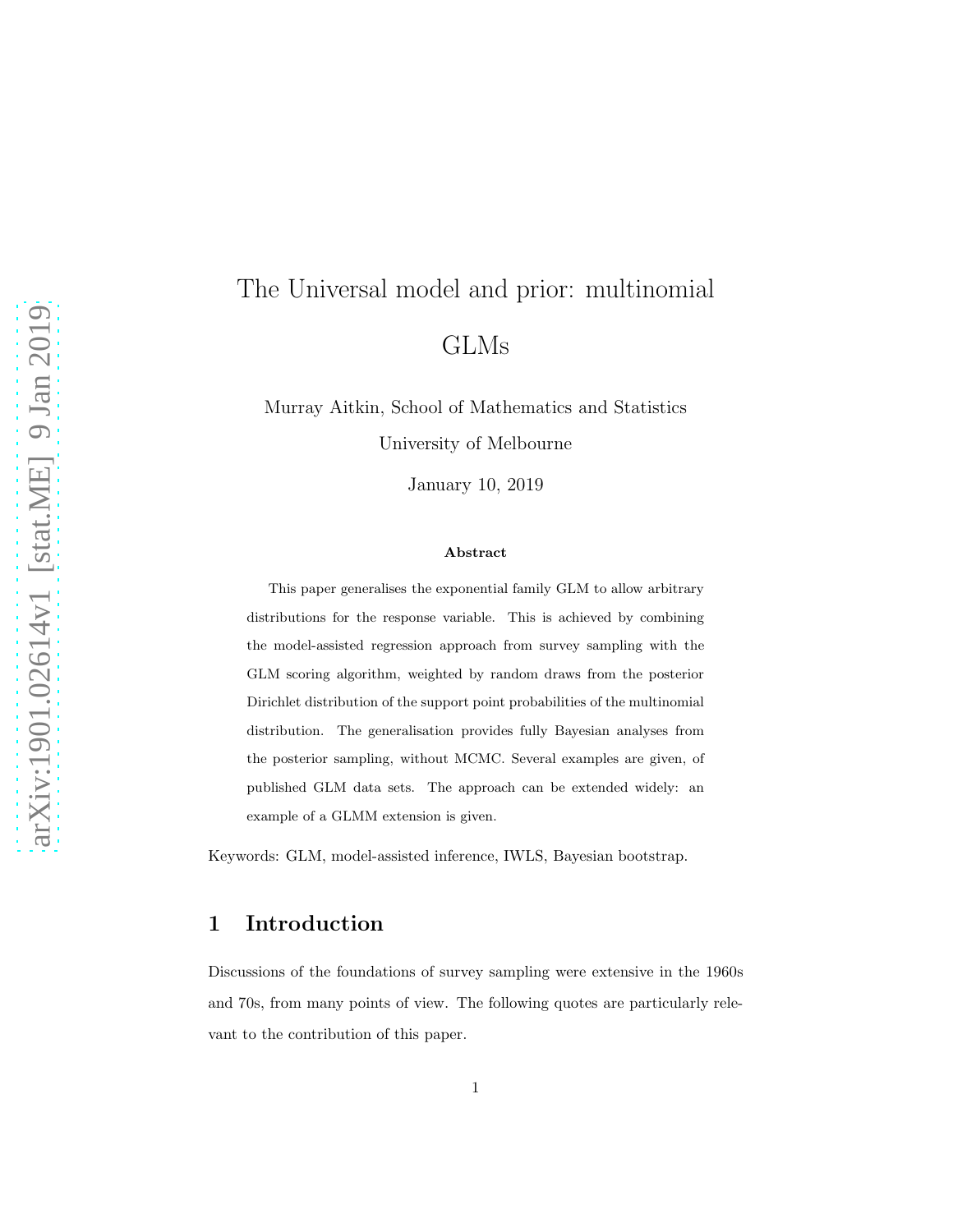- The basic question to ask is why should finite population inference be different from inferences made in the rest of statistics? I have yet to find a satisfactory answer. My view is that survey statisticians should accept their responsibility for providing stochastic models for finite populations in the same way as statisticians in the experimental sciences. These models can then be treated within the framework of conventional theories of inference. The problems with the Neyman approach then disappear to be replaced by disputes between frequentists, Bayesians, empirical Bayesians, fiducialists and so on. But at least these disputes are common to all braches of statistics and sample surveys are no longer seen as an outlier. Smith (1976)
- All actual sample spaces are discrete, and all observable random variables have discrete distributions. The continuous distribution is a mathematical construction, suitable for mathematical treatment, but not practically observable. Pitman (1979, p. 1).
- The basic feature of our theory is a special parametrization of finite populations of N units.

... we assume, with essentially no loss of generality, that this characteristic  $[y]$  is measured on a known scale with a finite set of scale points  $y_t(t = 1, ..., T)$ . ... Any finite population can then be completely described by the set of  $T$  non-negative integer parameters  $N_t$ , being the number of units in the population having the characteristic  $y_t$  and satisfying the condition  $\sum_{t=1}^{T} N_t = N$ .

... If suitable prior information is available, Bayesian concepts can be adjoined to our theory using the complete likelihood. ... It will be seen that with our theory every sample design ... requires the derivation of its appropriate likelihood for the observables  $n_t$ . In this paper the only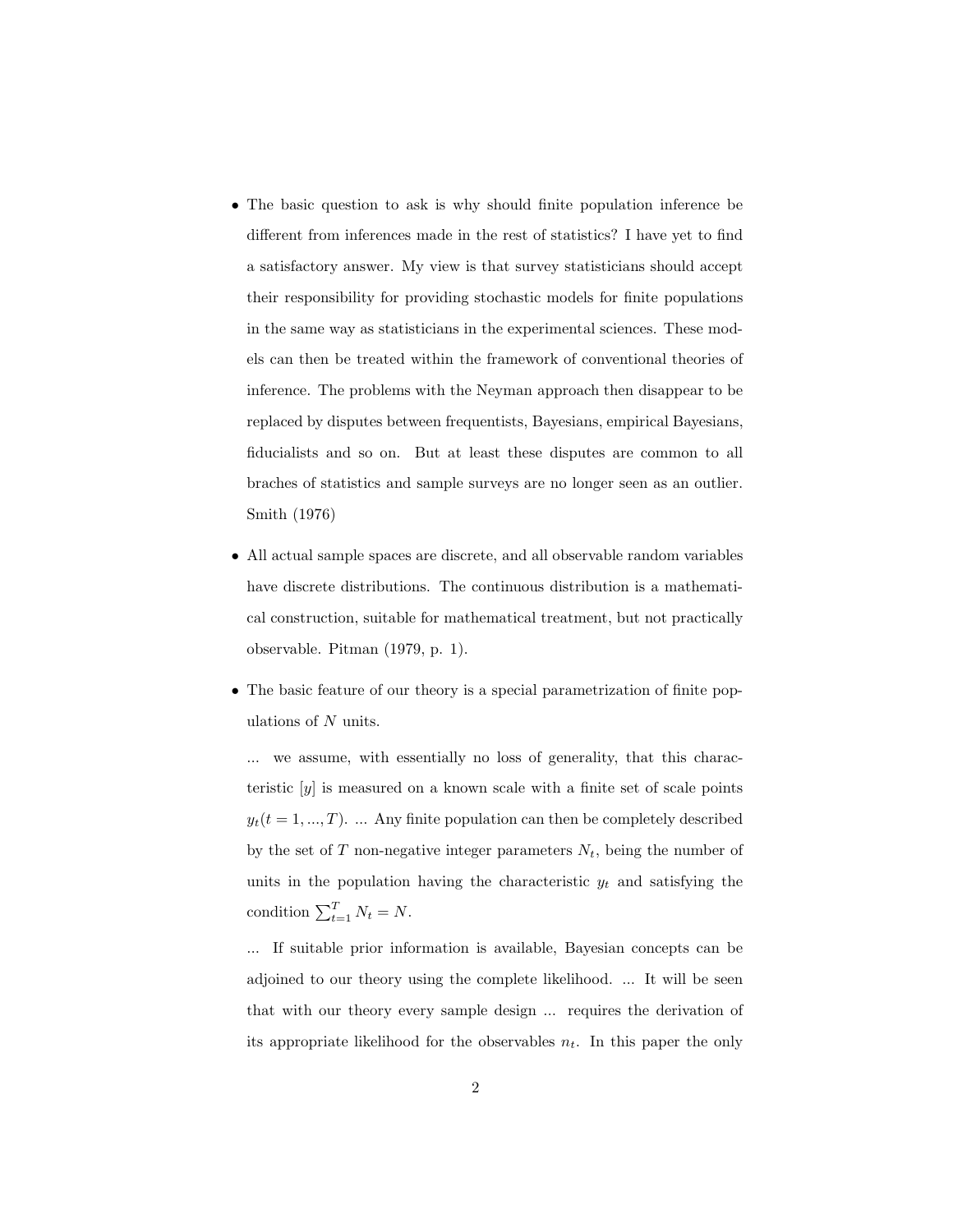sampling procedures considered are simple random sampling with equal probabilities with or without replacement. Extensions to multi-stage designs, unequal probability sampling etc., will be considered in subsequent papers. (Hartley and Rao 1968, pp. 548-9)

The model-based and design-based schools of inference have been slowly converging. In the rigid design-based "model-assisted" approach, set out in detail in Särndal, Swensson and Wretman (1992), models had a very limited role, relating only the population mean and variance parameters to "auxiliary" variables. Analysis was through the sample selection probabilities and survey weights from the inverse selection probabilities. Least squares was invoked for optimality in model fitting.

This constraint on the use of models has been relaxed in some modern survey sampling treatments. Chambers, Steel, Wang and Welsh (2012) used explicit probability models for response variables and their maximum likelihood analysis. The survey weights were barely mentioned: analysis was through the "missing information principle", regarding the unsampled part of the population as missing data, which was effectively imputed from the model and data of the observed sample. With non-informative ignorable survey designs, the sample selection indicators were ancillary and served no inference function.

The early developments in Fisherian model-based analysis, relying heavily on the Central Limit Theorem for asymptotic optimality, were developed much further by the GLM (Nelder and Wedderburn 1972) and EM algorithm (Dempster, Laird and Rubin 1977) inventions. Their reliance on specific probability models required the further development of model evaluation and assessment methods for the exponential family. Quasi-likelihoods (Wedderburn 1974) were an attempt to extend GLM properties to unspecified data distributions. Bayesian MCMC extensions of EM, beginning with the Data Augmentation algorithm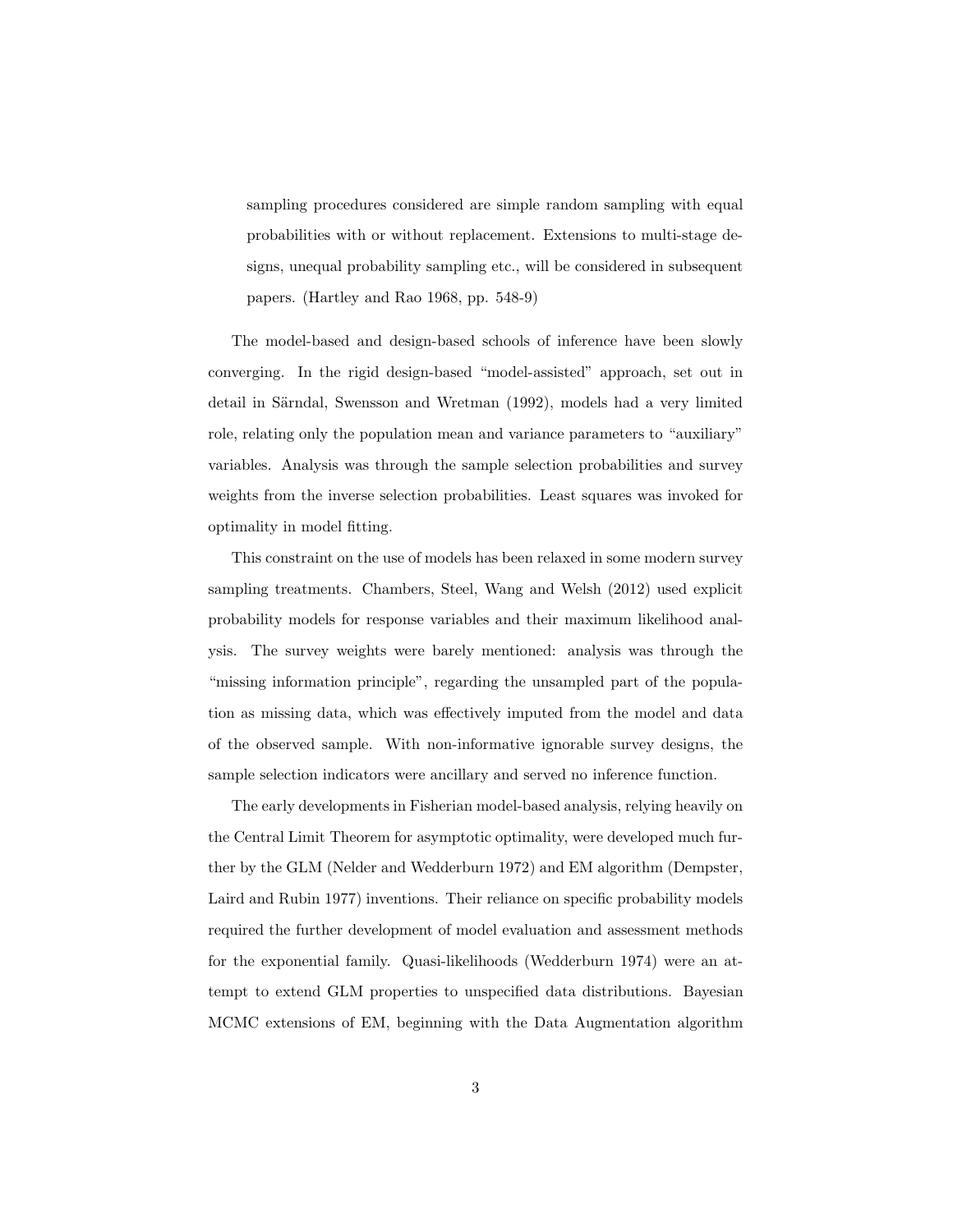(Tanner and Wong 1987) corrected the optimism of confidence intervals through credible intervals, which accounted for skewness in the likelihoods for models outside the Gaussian (Aitkin 2018 gives simple examples). However they were equally dependent on the validity of the probability model assumption. This placed both Fisherian frequentists and Bayesians in the same difficulty as the survey samplers: the Fisherian sufficiency and optimality of the likelihood for inference depended on the validity of the probability model assumption, but this could never be proved correct – it could at most be consistent with the data.

The possible use of the multinomial distribution and its conjugate Dirichlet prior as a general distribution and prior for data analysis, was begun by Hartley and Rao (1968), Ericson (1969) and Hoadley (1969). These papers were necessarily theoretical, since the computational facilities needed were not then developed for either the profile likelihood analysis for maximum likelihood, or the posterior sampling for Bayesian analysis.

Lindsey (1971, 1974a, 1974b, 1997), Lindsey and Mersch (1992) took the multinomial in a different direction, as a basis for modelling the underlying density or mass function, by expressing the multinomial as a set of constrained Poisson counts, and using the log-linear Poisson model to fit functions of the response variable as model terms.

Rubin (1981) extended the Bayesian analysis to the non-informative Haldane (1948) Dirichlet prior, and gave it the name Bayesian bootstrap. Maximum likelihood analysis was stimulated by the work of Owen (1988) on empirical likelihood. Maximising the likelihood over the multinomial parameters, constrained by the fixed population mean, generated the profile empirical likelihood. Owen's book (2001) emphasised the frequentist applications of profile empirical likelihoods for the population mean, while recognising the Bayesian extension with the conjugate Dirichlet prior. Gutiérrez-Pena and Walker (2005) and Walker and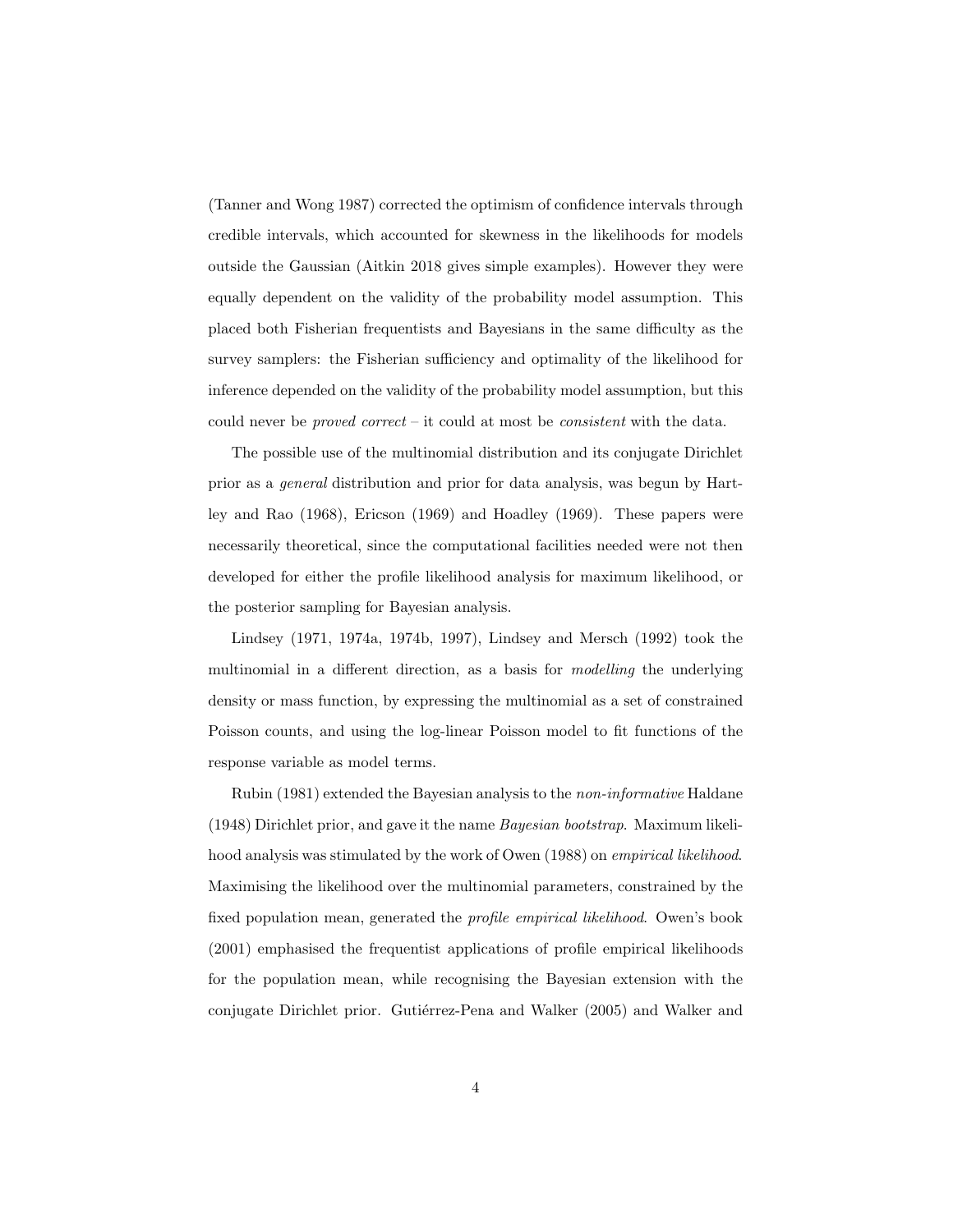Gutiérrez-Pena  $(2007)$  argued for the multinomial/Dirichlet as the fundamental inference model and prior. The difficulty was extending it to the common useful models, like GLMs and their extensions, and to survey designs more complex than the simple random sample.

Aitkin (2008) extended the Bayesian bootstrap to both multiple regression models and stratified and clustered survey designs. A further extension was given there to the regression model parameters in a two-level survey design. It was unclear how to deal with GLMs, since the usual parameters of interest are in the linear predictor, whose ML estimates are not linear functions of the observations.

J. Rao and his colleagues (for example Wu and Rao 2010 and Yi, Rao and Li 2016) combined the empirical profile likelihood with a flat prior on the mean to produce a composite or pseudo likelihood, analysed in the conventional survey sampling framework.

Huang (2014, Zhang and Huang 2018) extended the profile empirical likelihood to regression models. The computations were complex, and implemented only in MATLAB. The extension did not include more general sample designs.

The present paper provides a way to express the population parameters of interest through the converged scoring algorithm of the GLM analysis, and to combine this with the extended Bayesian bootstrap. This provides a full Bayesian analysis of the GLM, without the usual probability model assumption, and without the need for MCMC analysis: simple simulations from the Dirichlet posterior distribution are all that is needed.

The paper describes the procedure in Section 2, and subsequent sections give examples of increasingly complex GLMs and their analyses. Section 6 gives discussion of the approach.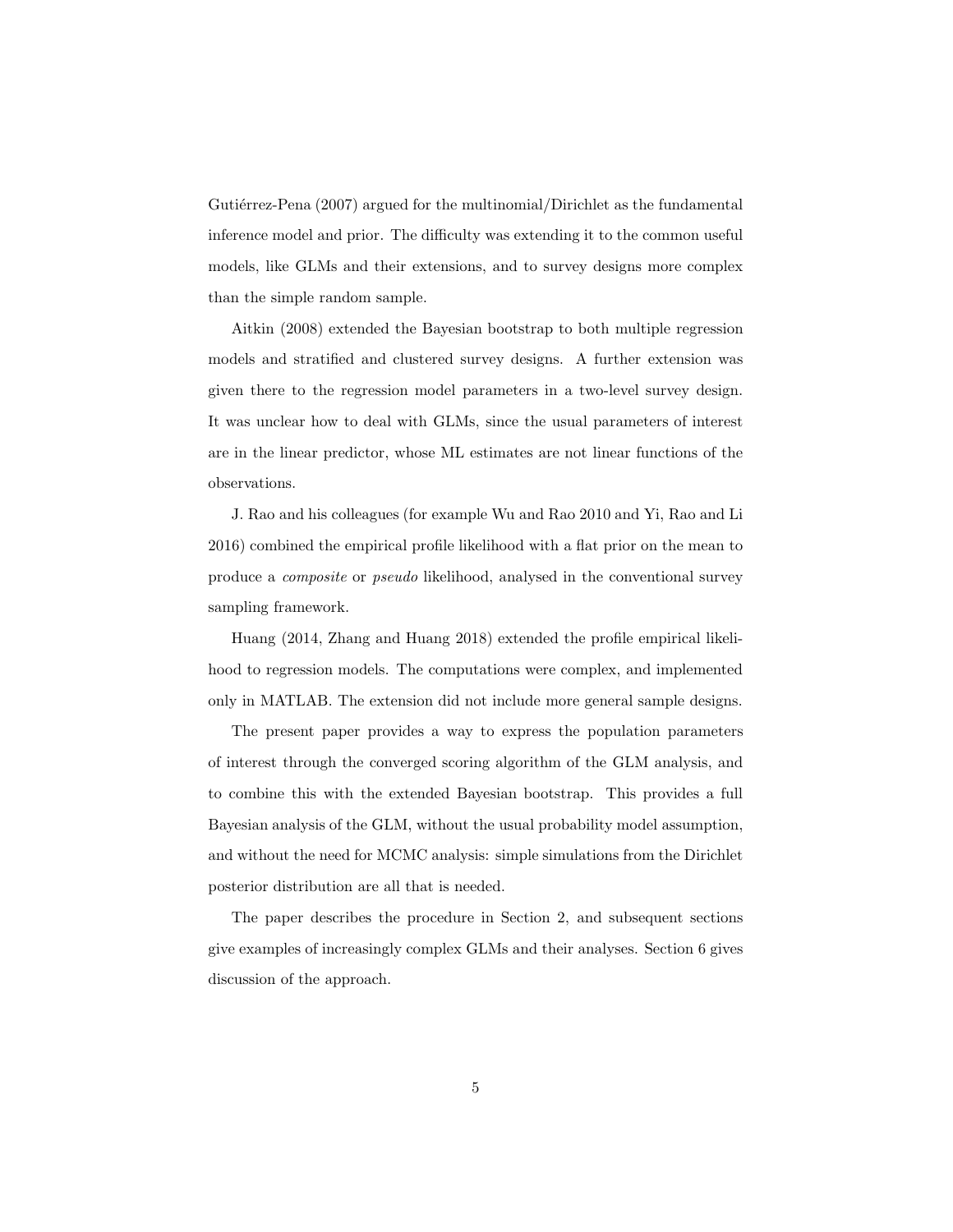# 2 Summary of the procedure

The procedure involves:

- a non-informative ignorable survey design;
- a structural model specification of the population parameters of interest (the fixed part of the GLM);
- a multinomial distribution for the response variable with population proportion parameters on the distinct joint support points of the population response and covariates;
- the non-informative Haldane Dirichlet prior on the multinomial parameters;
- a maximum likelihood (ML) algorithm based on a tentative specification of the random part of the GLM which allows for weighting of the observations.

The structural model is fitted by the ML algorithm with a sequence of random weights drawn from the posterior Dirichlet distribution of the multinomial parameters. The random weights induce random values of the parameter MLEs, which define the posterior distribution of the model parameters.

## 3 Example 1: a population mean

We use an example from Aitkin (2010 Chs 1 and 4) of a simple random sample of size 40 from a population of 648, given in Table 1. The question of interest is the population mean family income.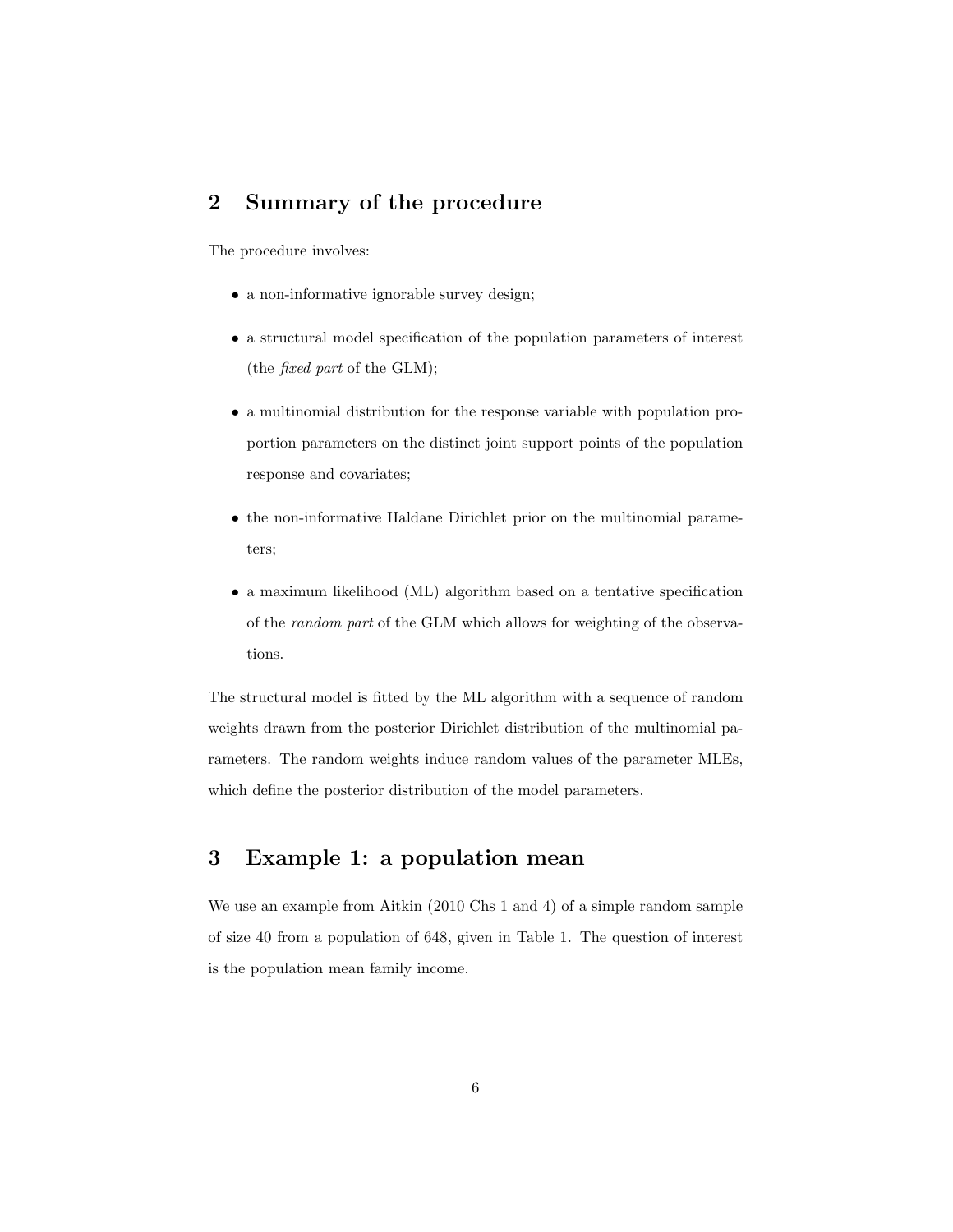Table 1: Family income data, in units of 1000 dollars

|  |  |  | 26 35 38 39 42 46 47 47 47 52      |  |  |
|--|--|--|------------------------------------|--|--|
|  |  |  | [53 55 55 56 58 60 60 60 60 60     |  |  |
|  |  |  | 65 65 67 67 69 70 71 72 75 77      |  |  |
|  |  |  | 80 81 85 93 96 104 104 107 119 120 |  |  |

#### 3.1 Multinomial analysis

For the multinomial analysis, the income population consists of  $N$  values  $Y_I^*$ . We tabulate them conceptually into the  $D$  distinct values  $Y_J$  with frequency  $N_J$ . The probability that a randomly drawn sample value gives the value  $Y_J$ is  $p_J = N_J / N$ . Our interest is not in the  $p_J$  but in the population mean  $\mu = \sum_{J=1}^{D} p_J Y_J.$ 

The likelihood of the sample is (omitting the known constant)

$$
L(\mathbf{p}) = \prod_{J=1}^{D} p_J^{n_J}.
$$

We tabulate the sample values correspondingly, obtaining  $d$  distinct values  $y_j$ with frequencies  $n_j$  in Table 2.

|                         |                |    | 3  |                | 4 5                 | 6              |                |     | 9   | 10             |
|-------------------------|----------------|----|----|----------------|---------------------|----------------|----------------|-----|-----|----------------|
| $y_j$                   | 26             | 35 | 38 | 39             | 42                  | 46             | 47             | 52  | 53  | 55             |
| $n_i$                   | -1             | 1  | 1  | $\overline{1}$ | 1                   | $\overline{1}$ | - 3            |     |     | $\overline{2}$ |
| $\boldsymbol{\eta}$     | 11             | 12 |    |                |                     | 13 14 15 16    | 17             | 18  | 19  | 20             |
| $y_j$                   | 56             | 58 | 60 | 65             | -67                 | 69             | 70             | 71  | 72  | 75             |
| $n_i$                   | $\overline{1}$ | -1 | 5  |                | $2 \quad 2 \quad 1$ |                | - 1            |     |     |                |
| $\overline{\mathbf{r}}$ | 21             | 22 | 23 |                |                     | 24 25 26       | 27             | 28  | 29  | 30             |
| $y_j$                   | 77             | 80 | 81 | 85             | 93                  | 96             | 104            | 107 | 119 | 120            |
| $n_i$                   | - 1            |    | 1  | $\overline{1}$ | $\mathbf{1}$        |                | $\overline{2}$ |     |     |                |

Table 2: Income data tabulation

We use the Haldane Dirichlet D(0) prior with  $a_J = 0$  for all J, giving the Dirichlet posterior  $D(n)$ , now defined on the d distinct values in the observed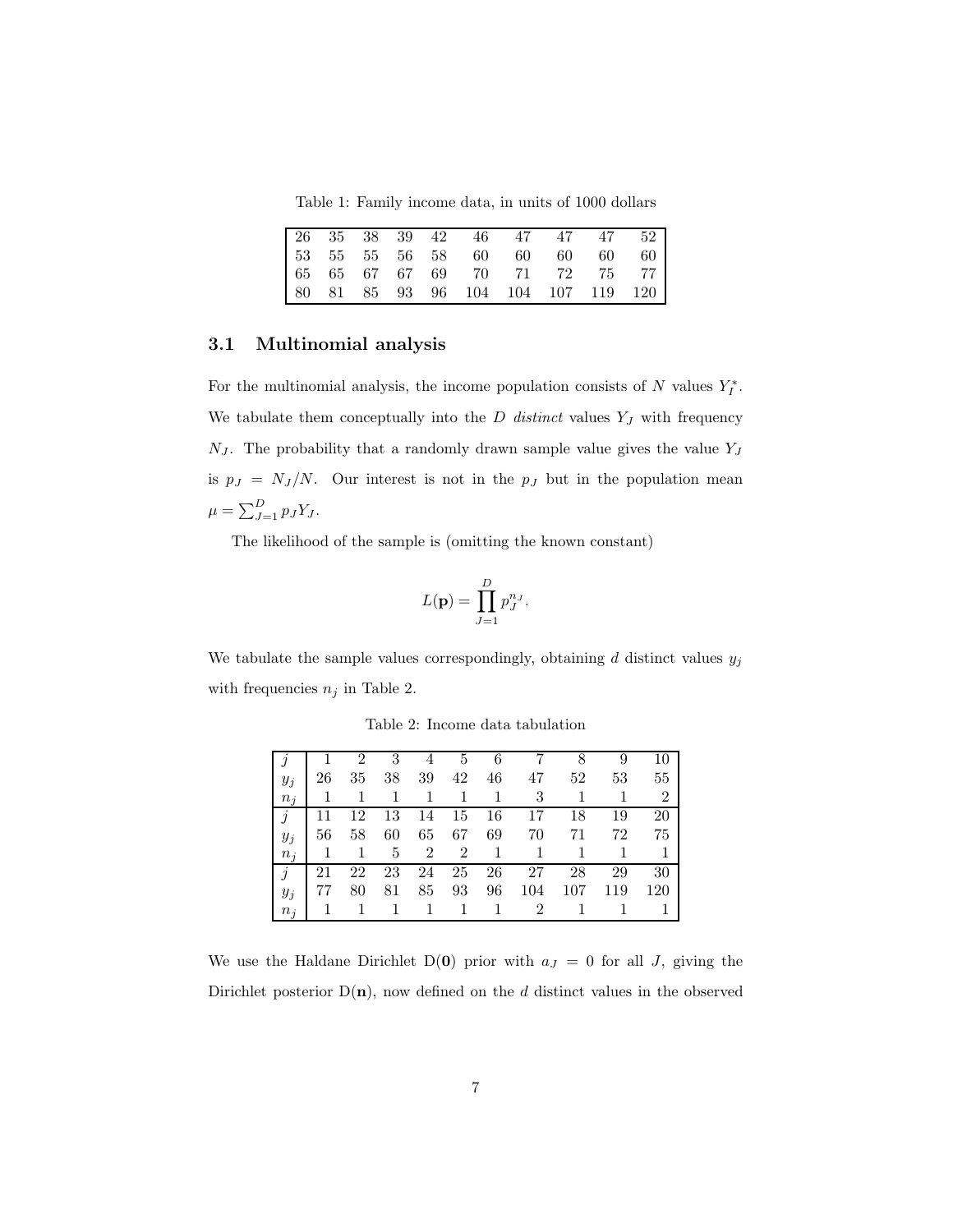support:

$$
\pi(p_1,\ldots,p_d\,|\,\mathbf{y})=\frac{\Gamma(n)}{\prod_{j=1}^d\Gamma(n_j)}\prod_{j=1}^dp_j^{n_j-1}.
$$

<span id="page-7-0"></span>Population values unobserved in the sample are given zero posterior probability, and can be omitted from consideration.



Figure 1: Posterior cdf, income mean

The posterior distribution from 10,000 draws is shown as a cdf in Figure [1](#page-7-0) and as a kernel density, together with the data (unjittered) in Figure [2.](#page-8-0) It is slightly right-skewed. The 95% central credible interval is [60.6, 74.2].

The sample mean is  $\bar{y} = 67.1$  and the (unbiased) variance is  $s^2 = 500.87$ . The survey-sampling large-sample 95% confidence interval for the mean is  $\bar{y} \pm 1.96 s/\sqrt{n}$ , which is  $[60.1, 74.0]$ ; this is nearly identical to the *t*-interval  $[59.9, 74.3]$  assuming a normal distribution for income. The design-based interval using the finite population correction of  $(1 - 40/648) = 0.938$  gives the slightly shorter interval [60.6, 73.6]. These intervals are all in close agreement, despite the unusual shape of the population, in Figure [3.](#page-8-1) It is far from smooth or well-represented by a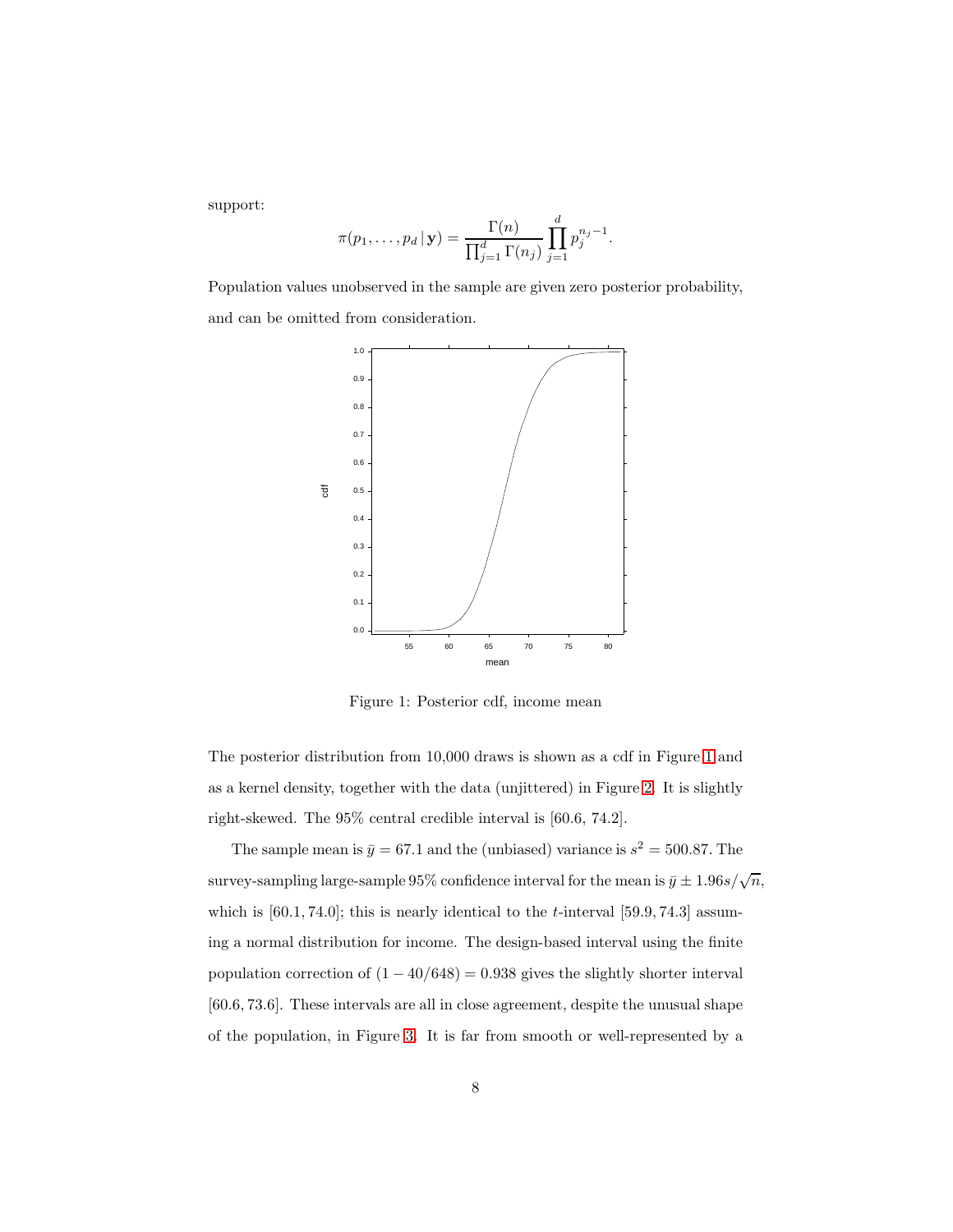<span id="page-8-0"></span>gamma or lognormal model.



Figure 2: Posterior density, income mean

<span id="page-8-1"></span>

Figure 3: Income histogram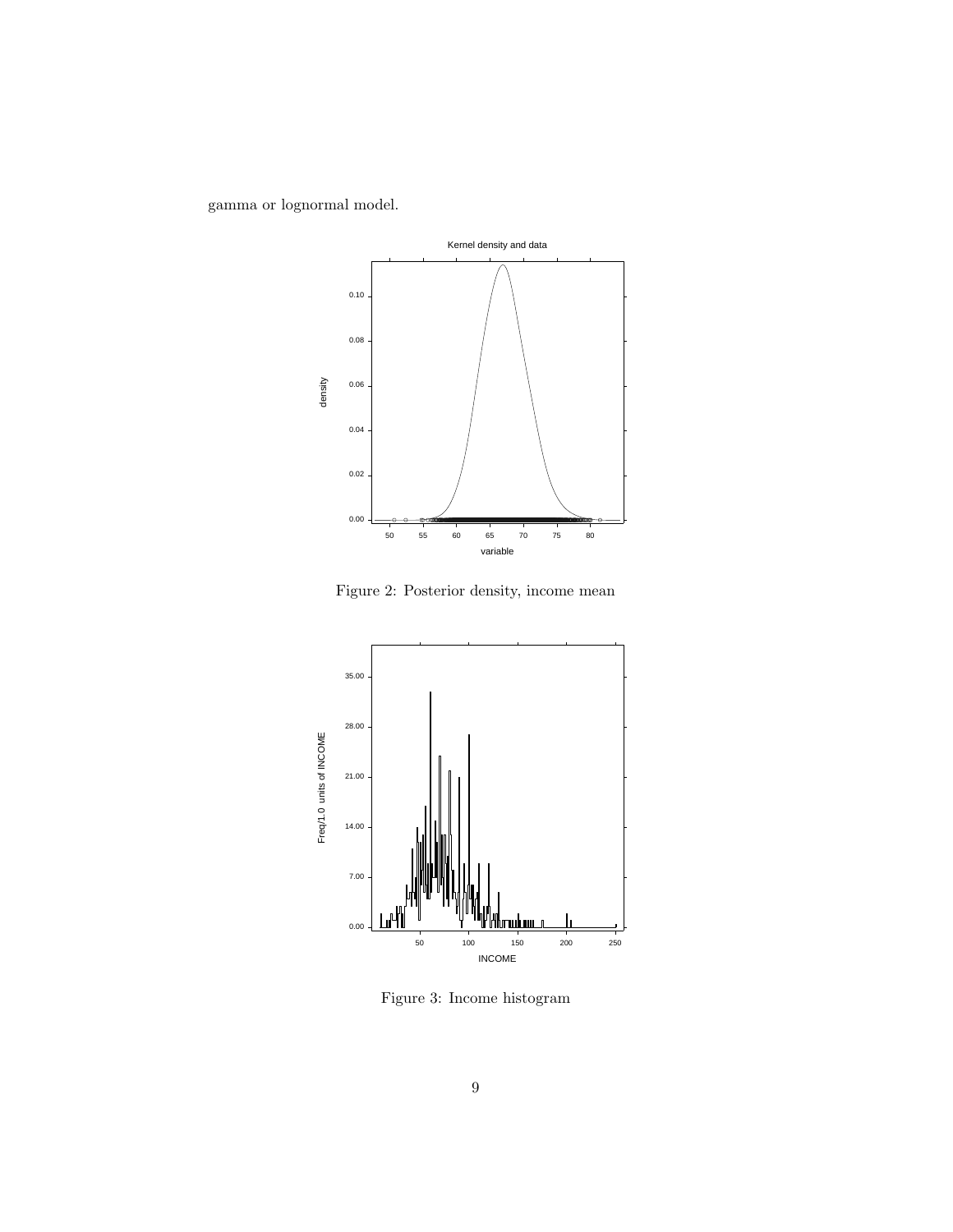#### 4 GLM formulation

An important point for the GLM is that the above analysis can be extended directly to multiple regression models, and can be expressed as a posteriorweighted form of the ML analysis, assuming the structural model for the mean. For a sample  $(y_i^*, \mathbf{x}_i^*)$  of size n, we model the joint distribution as a multinomial with probabilities  $p_j$  on the *distinct* population values  $(Y_j, \mathbf{X}_j)$ . With the non-informative Dirichlet prior, we again obtain the posterior on the observed distinct sample support values  $(y_j, \mathbf{x}_j)$ . We *define* the population parameter of interest as the population value

$$
\mathbf{B} = \mathcal{X}'X]^{-1}\mathcal{X}'\mathbf{Y}
$$

, where  $X$  is the population matrix of covariate values and Y the population dependent variate. We make M draws  $p_j^{[m]}$  for each distinct observation and take them as prior weights in the GLM sense, leading to M ML estimates of the regression coefficient vector:

$$
\boldsymbol{\beta}^{[m]} = [X'W^{[m]}X]^{-1}X'W^{[m]}\mathbf{y},
$$

where W is the diagonal matrix of the Dirichlet posterior draws  $p_i$ . These estimates define the posterior distribution of  $\beta$ .

We do not need to investigate the residual distribution to check its specification: the population parameters of interest have been defined by the user, and the posterior weighting provides protection against mis-specification of a Gaussian distribution. But this still provides an efficient analysis in the Fisherian sense: we have used the likelihood, and the "nonparametric" multinomial and prior provide the minimal information necessary for a posterior distribution statement.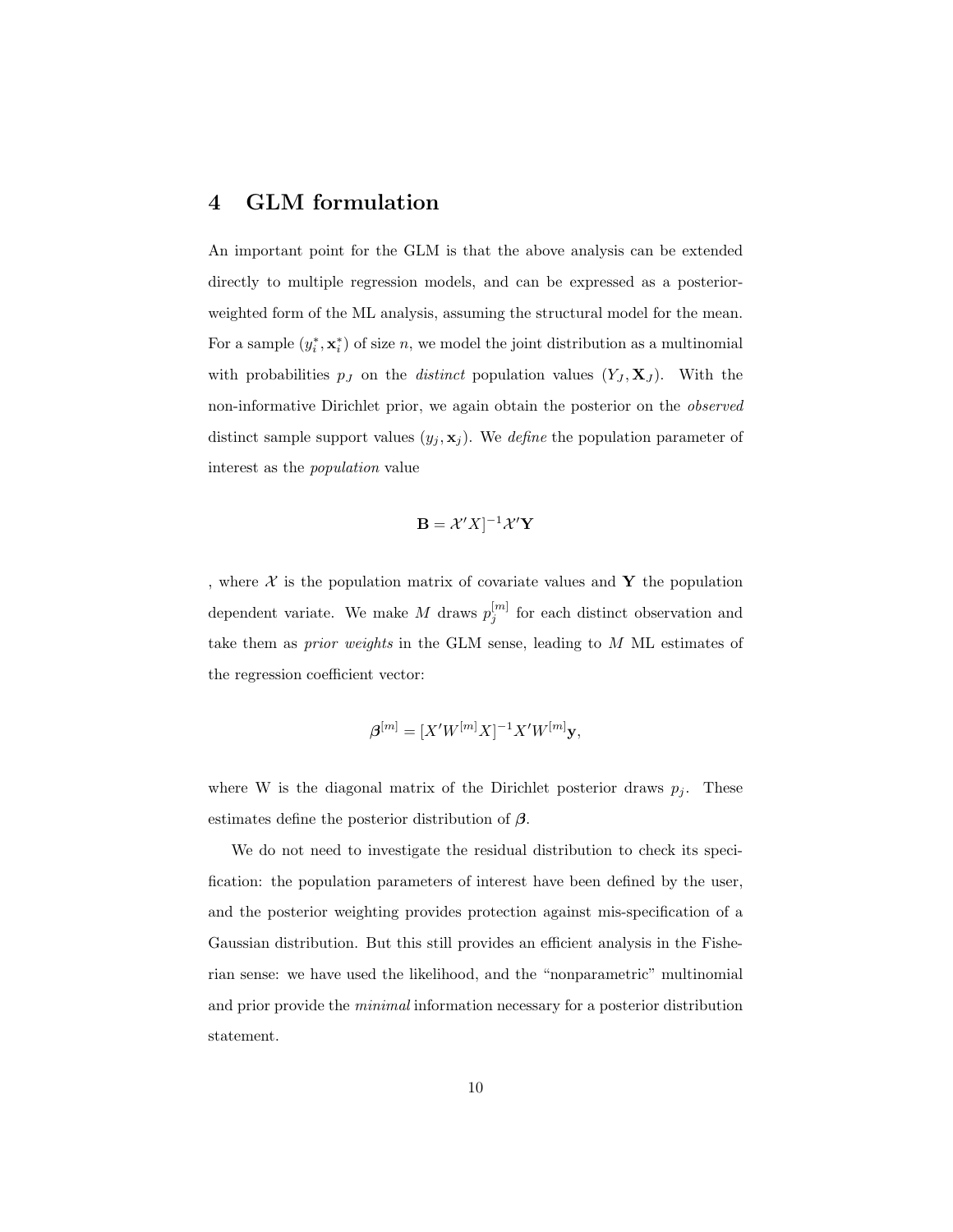This approach can be extended to general GLMs with an arbitrary response distribution: we need only to specify the population model parameters of interest through the GLM representation.

#### 5 Example 2: vaso constriction

Finney's data (1947) on vaso constriction in the skin of the digits of the hand are used widely in statistical packages and books (for example Aitkin, Francis, Hinde and Darnell 2009) as an example of logistic regression. The response variable is 39 measures of the presence (1) or absence (0) of the vaso constriction response in subjects; the covariates are the values of volume and rate of air inspired. We fit by ML a logistic regression with variables log volume (LV) and log rate (LR). The estimates and SEs (standard errors) are :

$$
\widehat{\beta_0} = -2.88(1.32), \widehat{\beta_{LV}} = 5.18(1.86), \widehat{\beta_{LR}} = 4.56(1.84).
$$

For the multinomial model, we need to define the population regression parameters of interest. Särndal et al (1992) do not deal with GLMs. We give a general definition of the GLM population model parameters, as population analogues of the IWLS scoring algorithm; in this algorithm we write at the  $r$ -th iteration:

$$
\boldsymbol{\beta}_{r+1} = [X'W_r X]^{-1} X' W_r \mathbf{z_r},
$$

where  $W$  is the matrix of iterative weights and  $z$  is the adjusted dependent variate; both are functions of the model parameters. At convergence of the algorithm, we have

$$
\widehat{\boldsymbol{\beta}} = [X'\widehat{W}X]^{-1}X'\widehat{W}\widehat{\mathbf{z}},
$$

where  $\widehat{W}$  is the matrix of converged iterative weights and  $\widehat{z}$  is the converged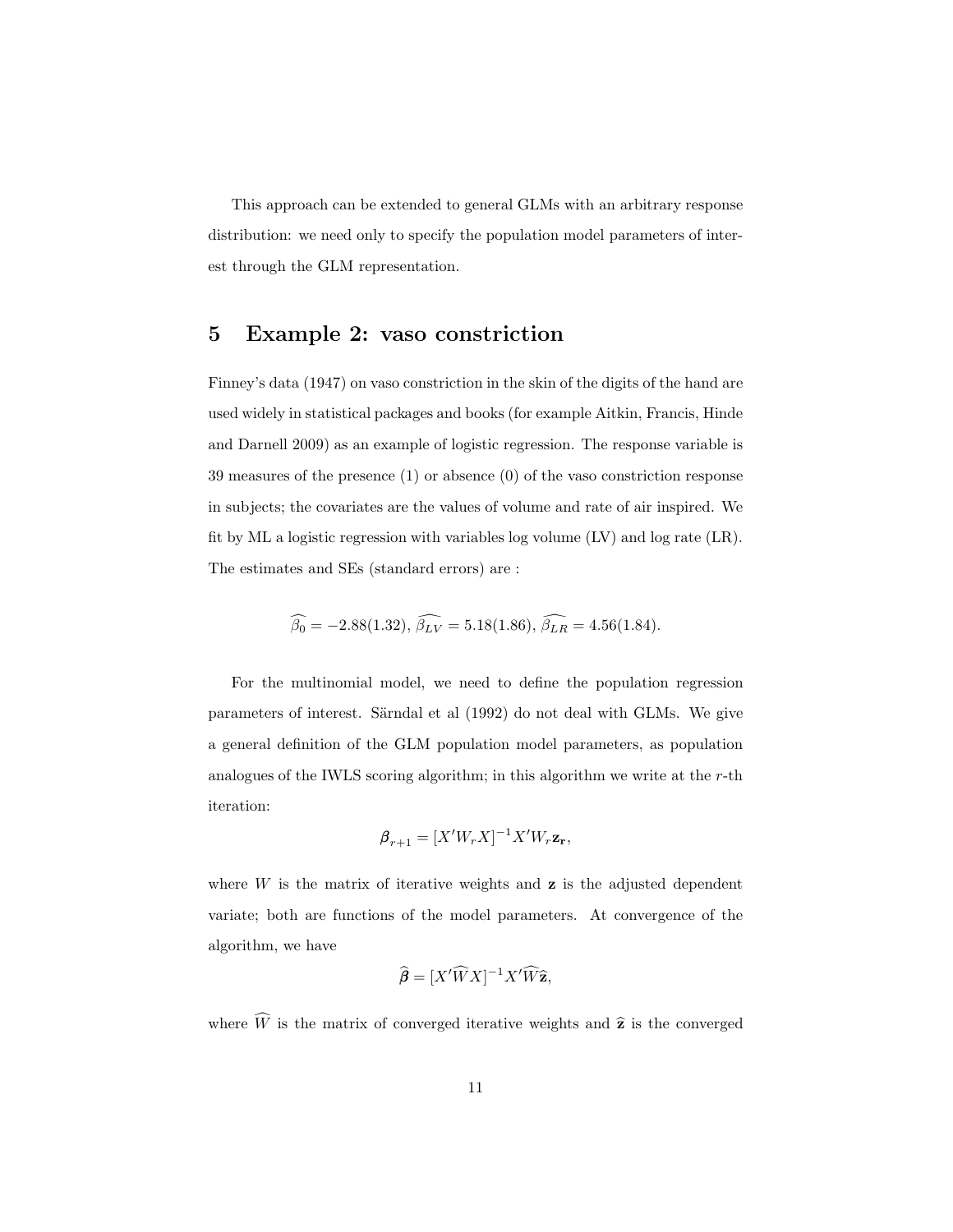adjusted dependent variate We define the population regression parameters B by

$$
B = [\mathcal{X}'\mathcal{W}\mathcal{X}]^{-1}\mathcal{X}\mathcal{W}\mathbf{Z},
$$

where  $X$  is the population matrix of covariate values,  $W$  the population matrix of weights, and Z the population adjusted dependent variate. (Of course these are not observable.)

We adapt this definition to generalise the ML algorithm above. We use the IWLS algorithm with additional weighting of the weight matrix by the random draws of the Dirichlet posterior probabilities  $p_j^{[m]}$  on the observed support. So the IWLS algorithm for the GLM ML estimation is randomly iteratively weighted as in the previous example: we have at convergence and the m-th draw

$$
\boldsymbol{\beta}^{[m]} = [X'W^{[m]}X]^{-1}X'W^{[m]}\mathbf{z}.
$$

<span id="page-11-0"></span>

Figure 4: Vaso-constriction: intercept posterior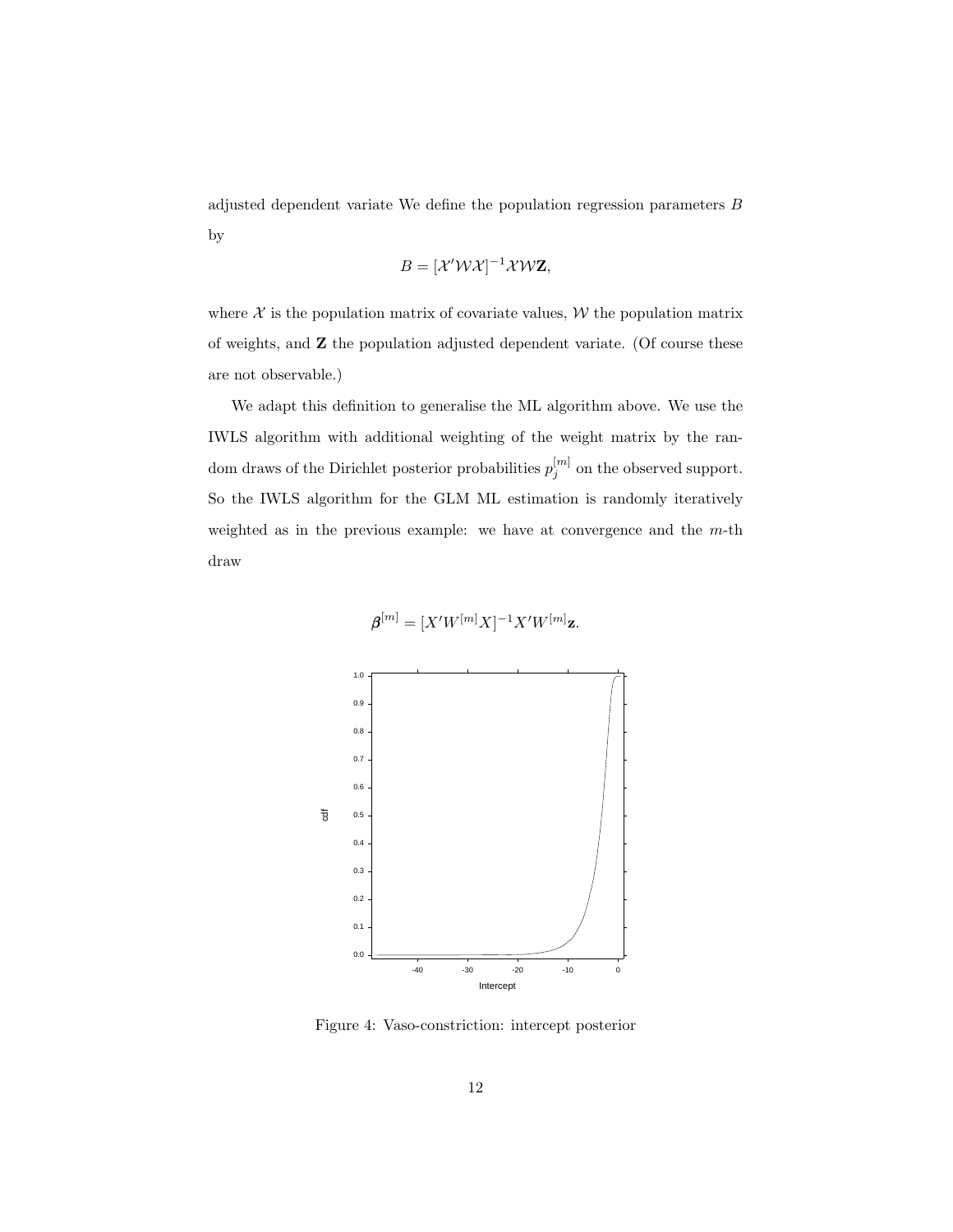<span id="page-12-0"></span>

Figure 5: Vaso-constriction: log rate slope posterior

<span id="page-12-1"></span>

Figure 6: Vaso-constriction: log volume slope posterior

The posterior distributions of the parameters from  $M=1,000$  draws are shown in Figures [4,](#page-11-0) [5](#page-12-0) and [6.](#page-12-1) They are very heavily skewed.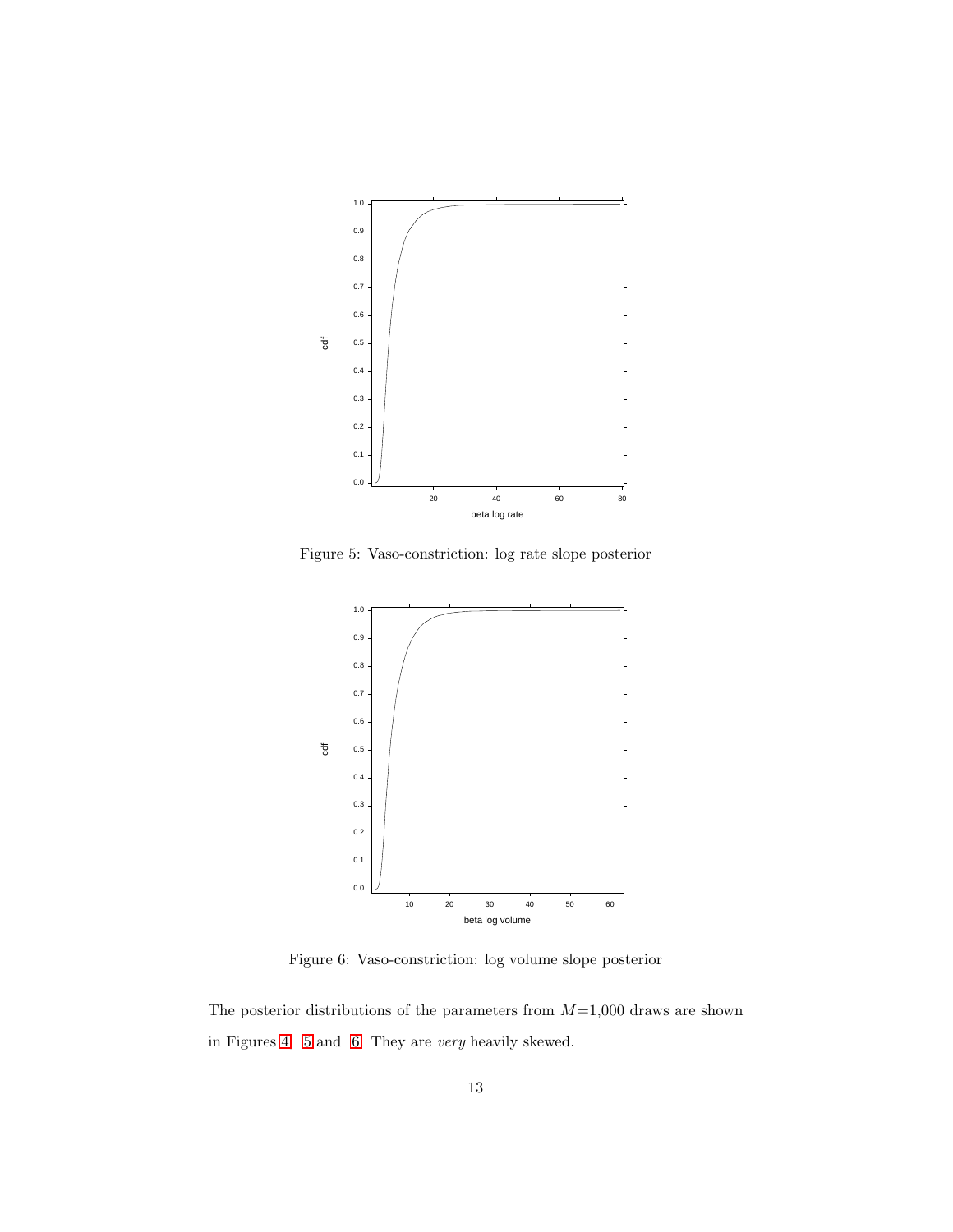The similarity of the two regression coefficients has suggested that they could be equated. To assess the plausibility of this, we show in Figure [7](#page-13-0) the posterior cdf of  $\beta_{LV} - \beta_{LR}$ . The central 95% credible interval includes zero. We proceed with the model of a common regression coefficient  $\beta$  on the composite variable  $LT = LR + LV$ , with intercept  $\alpha$ . The ML estimates and (SE)s are  $\widehat{\alpha} = -3.05(1.27)$  and  $\widehat{\beta} = 4.93(1.72).$ 

We compare the fitted models with the composite variable  $LV + LR$ , and their precisions, by ML and posterior weighted ML. Figure [8](#page-14-0) shows the ML fitted model (solid curve) and the 95% confidence region, computed on the logit scale and transformed, based on the information matrix (dashed curves). The confidence region is very wide: the sample of 39 is too small for any precision.

<span id="page-13-0"></span>

Figure 7: Vaso-constriction: log volume - log rate posterior

Figures [9](#page-14-1) and [10](#page-15-0) show the posterior distributions of  $\alpha$  and  $\beta$ .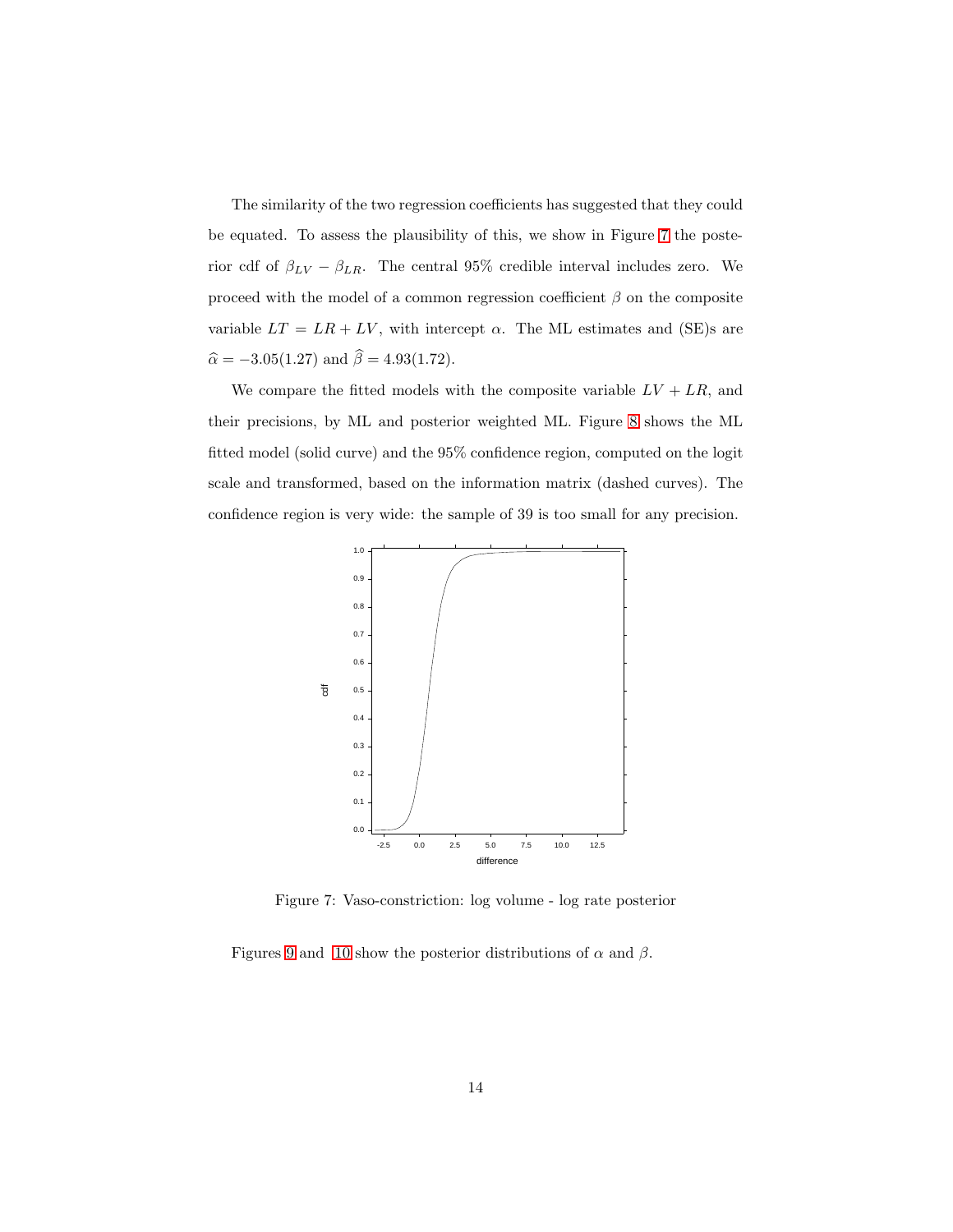<span id="page-14-0"></span>

<span id="page-14-1"></span>Figure 8: Vaso-constriction: data, ML fitted LT model (solid curve) and 95% confidence region (interior of dashed curves)



Figure 9: Vaso-constriction: posterior distribution of  $\alpha$  for common  $\beta$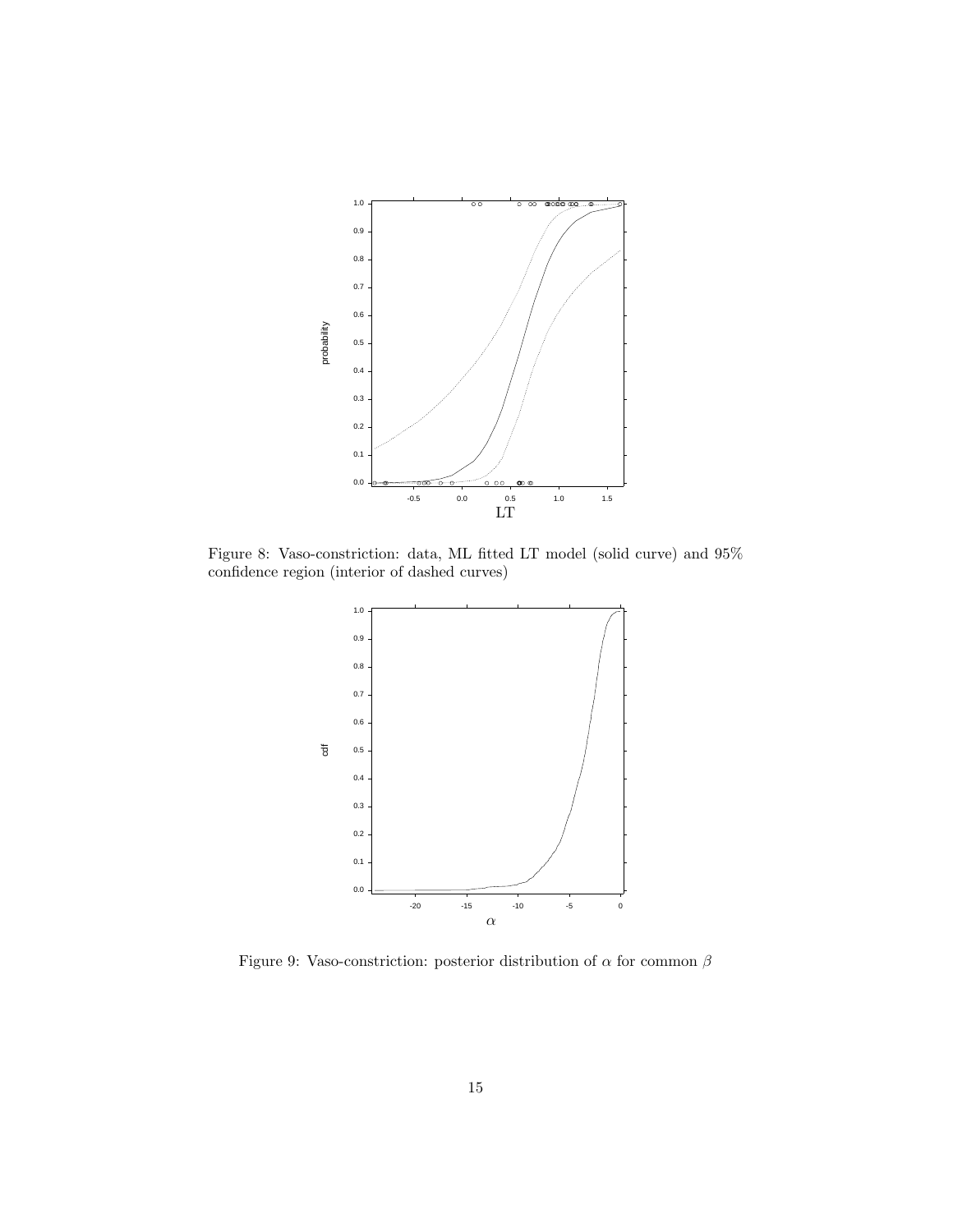<span id="page-15-0"></span>

Figure 10: Vaso-constriction: posterior distribution of common  $\beta$ 

The posterior median and 95% central credible intervals are: for  $\alpha$ , -3.43 and  $[-9.94, -1.07]$ , and for  $\beta$ , 5.46 and [2.84, 13.92]. The posterior medians are larger in magnitude than the MLEs: the Bayesian median curve has moved slightly to the right, and has a slightly steeper slope than the ML curve. The 95% confidence intervals:  $[-5.59, -0.51]$  for  $\alpha$  and [1.49, 8.37] for  $\beta$  are much shorter and are mislocated: the covariance matrix of the ML estimates cannot represent or allow for the severe skewness in the parameter posteriors.

Figure [11](#page-16-0) shows both the fitted ML logistic regression with the bounds of the 95% confidence region (dashed curves) and the posterior median of the fitted model, with the bounds of the 95% credible region (solid curves) from 10,000 draws. The differences between the two sets of bounds are greater than those between the medians, and these differences increase away from the 50% probability, especially for low values of LT.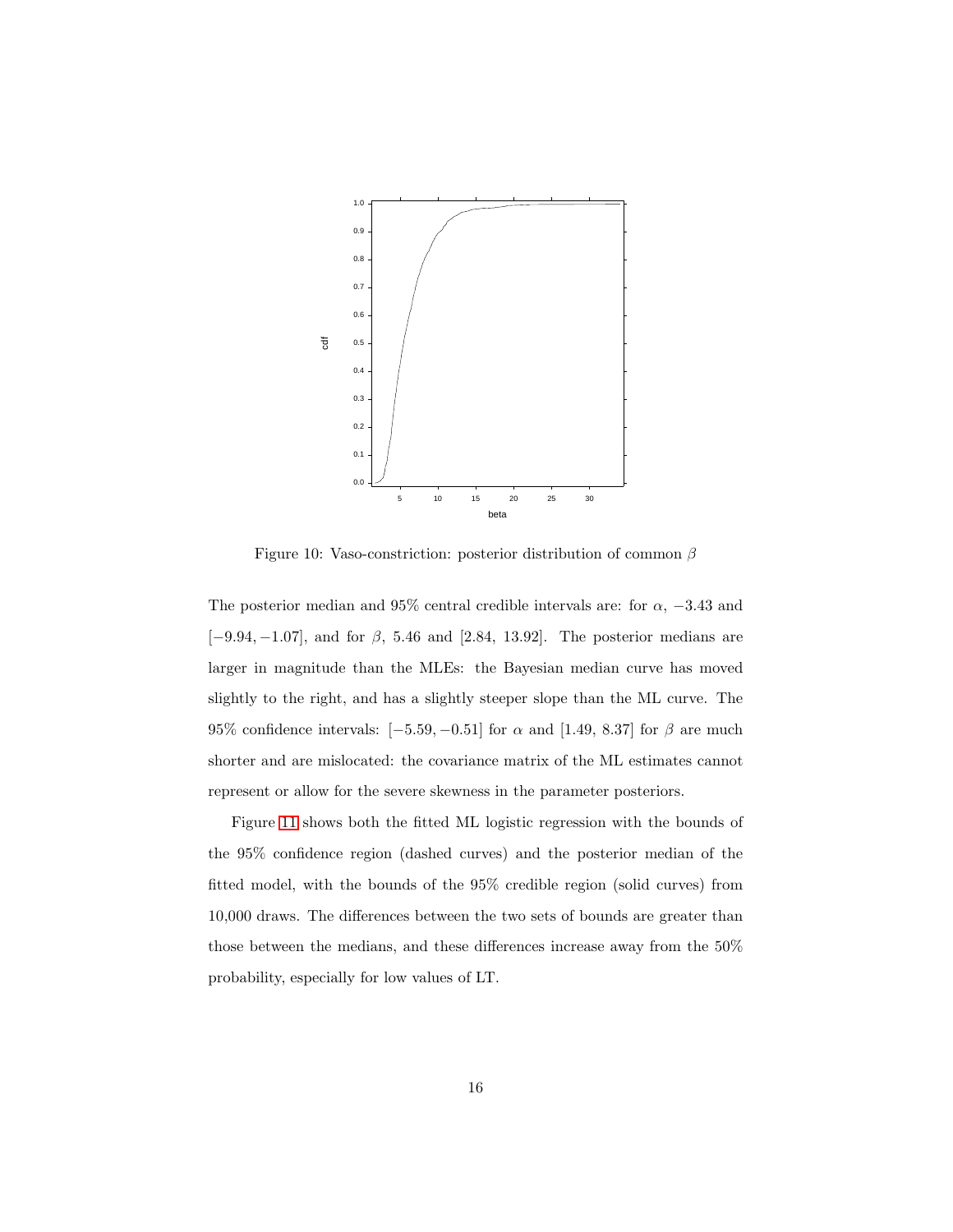<span id="page-16-0"></span>

Figure 11: Vaso-constriction: fitted ML (dashed curves) and Bayes (solid curves) models and 95% bounds

## 6 Example 3: absence from school

A demanding data set on children's absence from school was discussed in Aitkin (1978) and subsequently in Aitkin, Anderson, Francis and Hinde (1989) and in other books and articles (for example Venables and Ripley 2002). The data, from 146 children, are counts of days absent from school and form a 4-way unbalanced cross-classification by culture C, sex S, age group A and normal/slow learner L. There were eight zero values of absence. The full data were given in the discussion of Aitkin (1978 p. 223), and can be found in R.

The analysis in Aitkin (1978) used Gaussian-theory-based ANOVA for the unbalanced cross-classification. The second analysis in Aitkin (1978) using a lognormal distribution of (days+1) established the importance of the threeway CSL interaction, and the irrelevance of the four-way and other three-way interactions.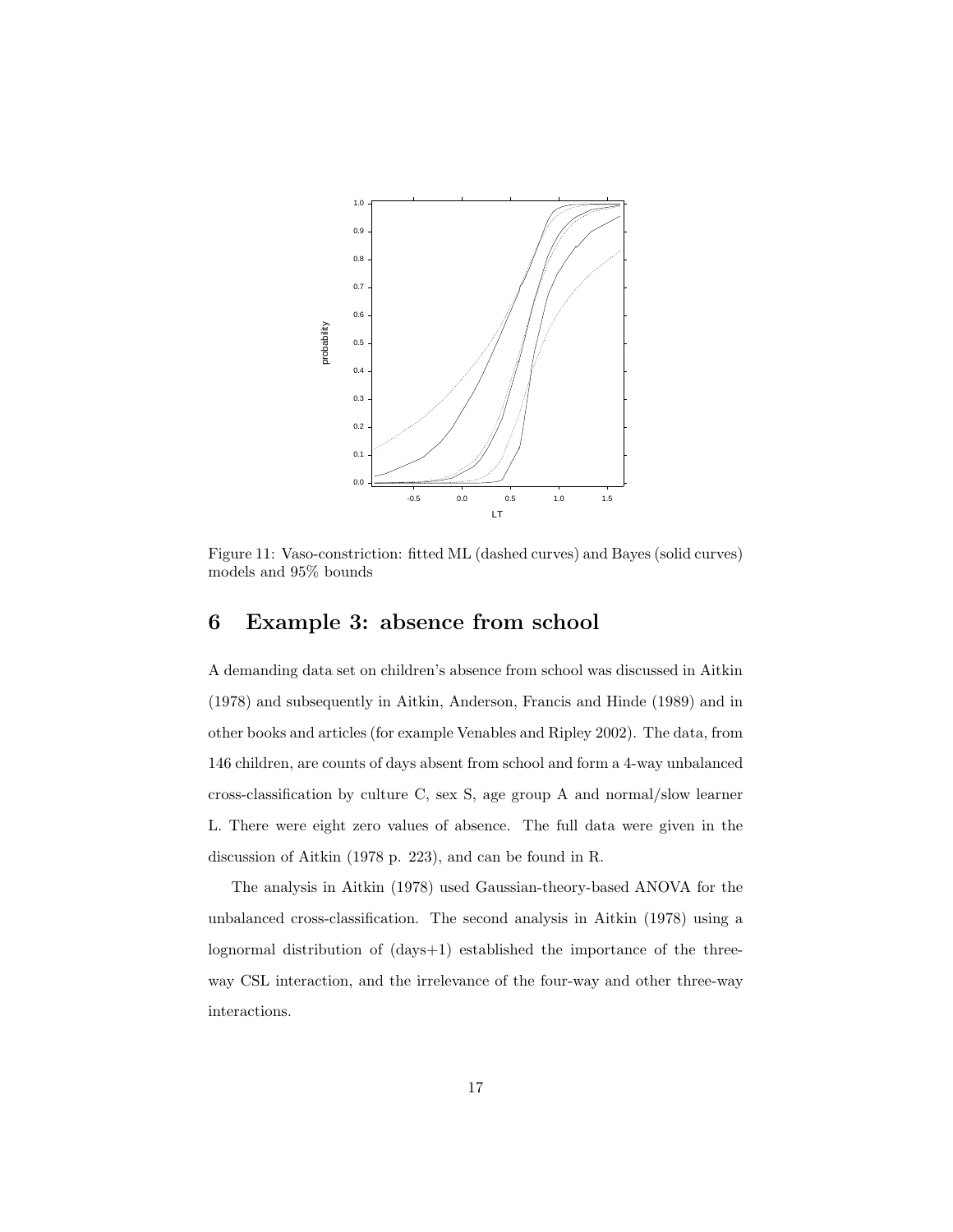Aitkin et al (1989) considered a Poisson analysis for the counts; the log-linear Poisson model scale would give similar parameters to the lognormal analysis. They pointed out however the severe overdispersion of values within many cells of the classification, invalidating the Poisson standard errors. They concluded that neither a negative binomial nor a quasi-likelihood analysis was appropriate; as Nelder said in his 1978 discussion

"These data are intrinsically awkward."

We define the population parameters of interest as those from the population version of the converged Poisson log-linear model. The previous analyses used the full set of degrees of freedom in each model term. To allow for the possibility of one or more cells departing in mean absence from a simple model for the others, we convert the classification variables to dummies, and regard all the cross-product terms constructed from these as potential candidates for omission from the "full" model. This approach allows for the omission of "main effect" dummies while retaining "interactions" between the dummies.

We fit a sequence of models, beginning with the "full model" of CSL and its marginal main effects and interactions, and all main effects and two-way interactions of the other three factor dummy variables. We use model reduction by backward elimination, dropping from each model the dummy variable with the smallest ratio of posterior mean to posterior standard deviation – the equivalent of a t-statistic in ML variable elimination. (The parameter posterior distributions in all the models considered were symmetric and close to Gaussian.) Model reduction is speeded-up by recycling the fitted values from each model fit as the starting values for the next model fit.

We generate 1000 random draws from the posterior Dirichlet distribution on the observed support, and weight the ML parameter estimation by these draws, generating 1000 random draws of the posteriors of all the parameters in each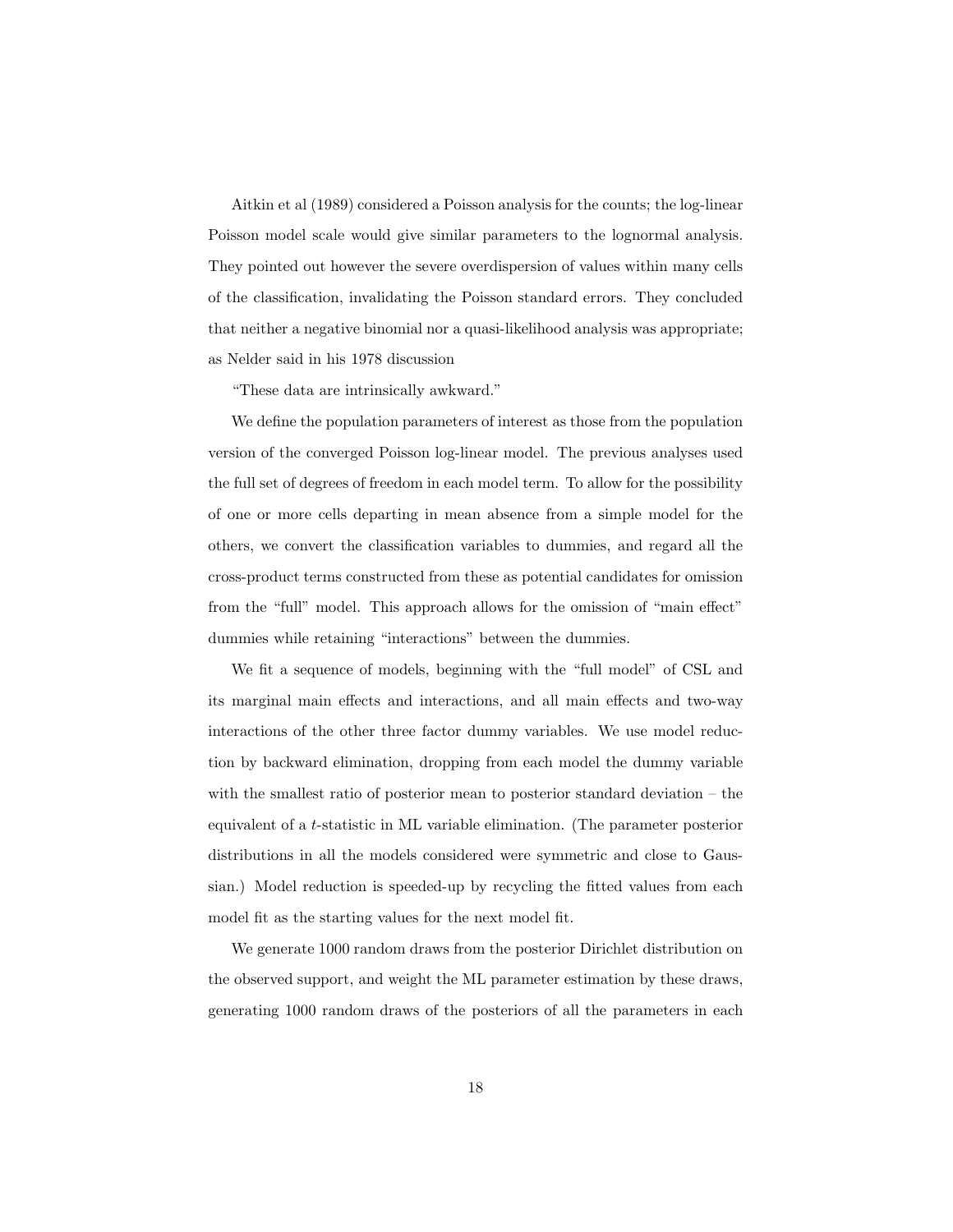model.

Variable elimination proceeds as it would for the Poisson model assuming the standard errors were correct, but continues further, as the weighted parameter ML estimates are similar, but the standard errors from the Poisson model understate the posterior standard deviations by factors of 2–3, different for each variable.

Reduction terminates with 11 model variables, by a criterion of ratio of mean to standard deviation greater than 2 (the smallest remaining was 2.65, the next 3.47). The final model posterior means (pmeans) and standard deviations (psd) are given in Table 3.

| variable |      | $\mathcal{C}$ |         | CS              | CL.             | CSL     |
|----------|------|---------------|---------|-----------------|-----------------|---------|
| pmean    | 2.17 | 1.01          | 0.78    | $-1.20$         | $-1.13$         | 1.35    |
| psd      | 0.17 | 0.34          | 0.22    | 0.30            | 0.32            | 0.35    |
| variable | AЗ   | A4            | CA2     | CA <sub>3</sub> | SA <sub>3</sub> | SAA     |
| pmean    | 1.29 | 1.17          | $-0.99$ | $-1.25$         | $-0.85$         | $-1.53$ |
| psd      | 0.21 | 0.21          | 0.29    | 0.33            | 0.32            | 0.32    |

Table 3: Final model parameters

This 11-parameter model is both more and less complex than that given in the discussion of Aitkin (1978). It is more complex, in having important components of the CA interaction as well as of the CSL and SA interactions, but it is less complex in omitting unimportant components of the latter interactions.

The following tables give the posterior median values (to 1 dp, upper value) and the observed means (rounded) and sample sizes (lower values in parentheses) of days absent by school level for each cell in the cross-classification.

#### Primary, slow learners

| Aboriginal |       | White  |             |
|------------|-------|--------|-------------|
| Girls      | Boys  | Girls  | <b>Boys</b> |
| 8.8        | 19.1  | 24.0   | 14.9        |
| (9,3)      | (3,1) | (30.3) | (25,1)      |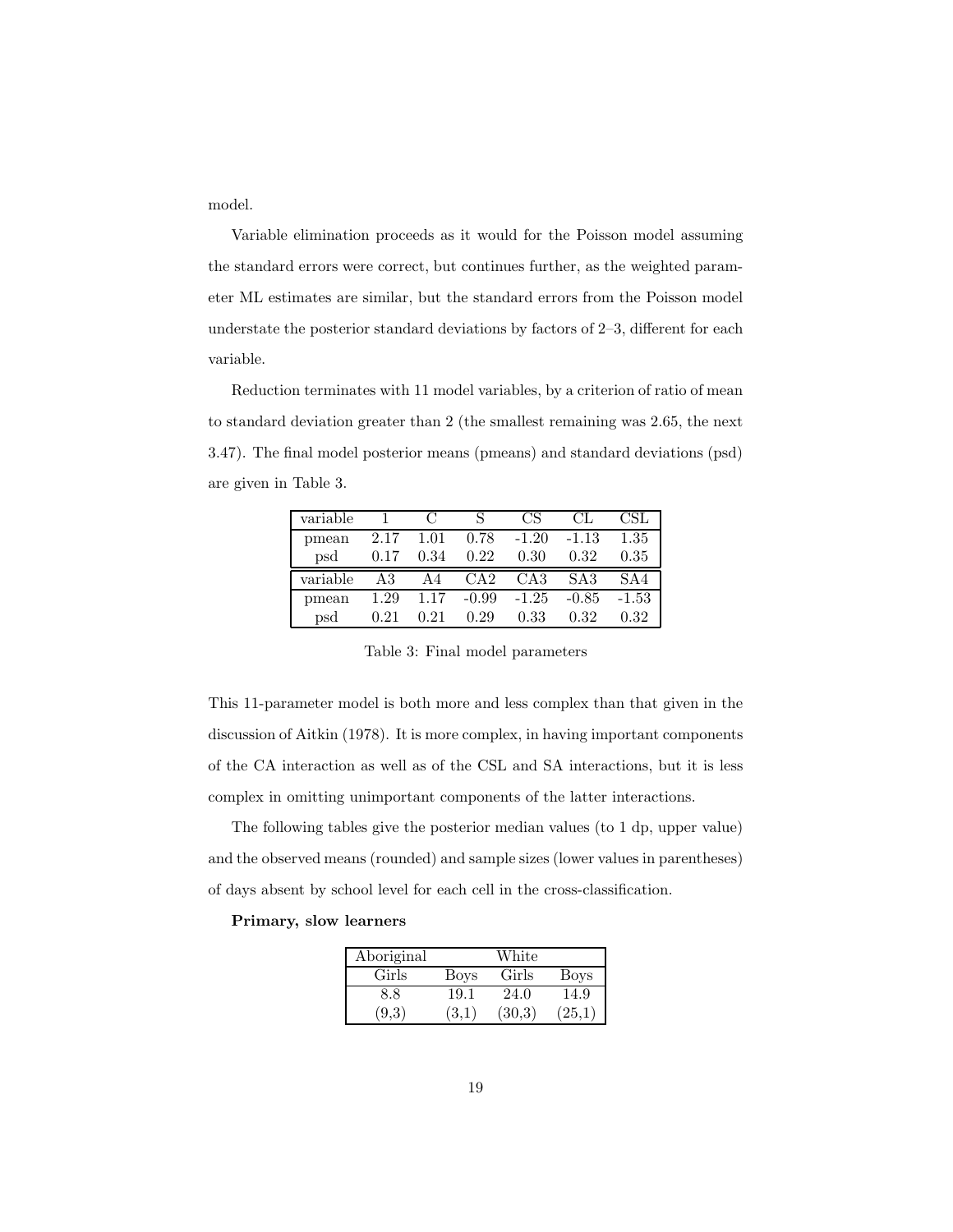Primary, average learners

| Aboriginal |        | White |         |
|------------|--------|-------|---------|
| Girls      | Boys   | Girls | Boys    |
| 8.8        | 19.1   | 7.8   | 19.7    |
| (13,5)     | (21.4) | (5.6) | (18, 4) |

For average learners, white and Aboriginal children have the same pattern of absence – boys are absent more than twice as often as girls. This is also true for Aboriginal slow learning girls, but white slow learning girls are absent nearly twice as often as boys.

Secondary 1, slow learners

| Aboriginal |         | White |       |
|------------|---------|-------|-------|
| Girls      | Boys    | Girls | Boys  |
| 8.8        | 19.1    | 8.9   | 5.5   |
| (9.3)      | (23,10) | 6.7   | (6.11 |

Secondary 1, average learners

| Aboriginal |                | White         |             |
|------------|----------------|---------------|-------------|
| Girls      | Boys           | Girls         | <b>Boys</b> |
| 8.8        | 19.1           | 2.9           | 7.3         |
| (10.2)     | $11.5^{\circ}$ | $3.2^{\circ}$ | 11.6        |

The pattern of absence in first year for Aboriginal chldren is the same as for those in the last primary year. For white children, slow learning girls are absent as often as Aboriginal girls, and three times as often as average learning girls, while absence for white boys is nearly the same for slow and average learners.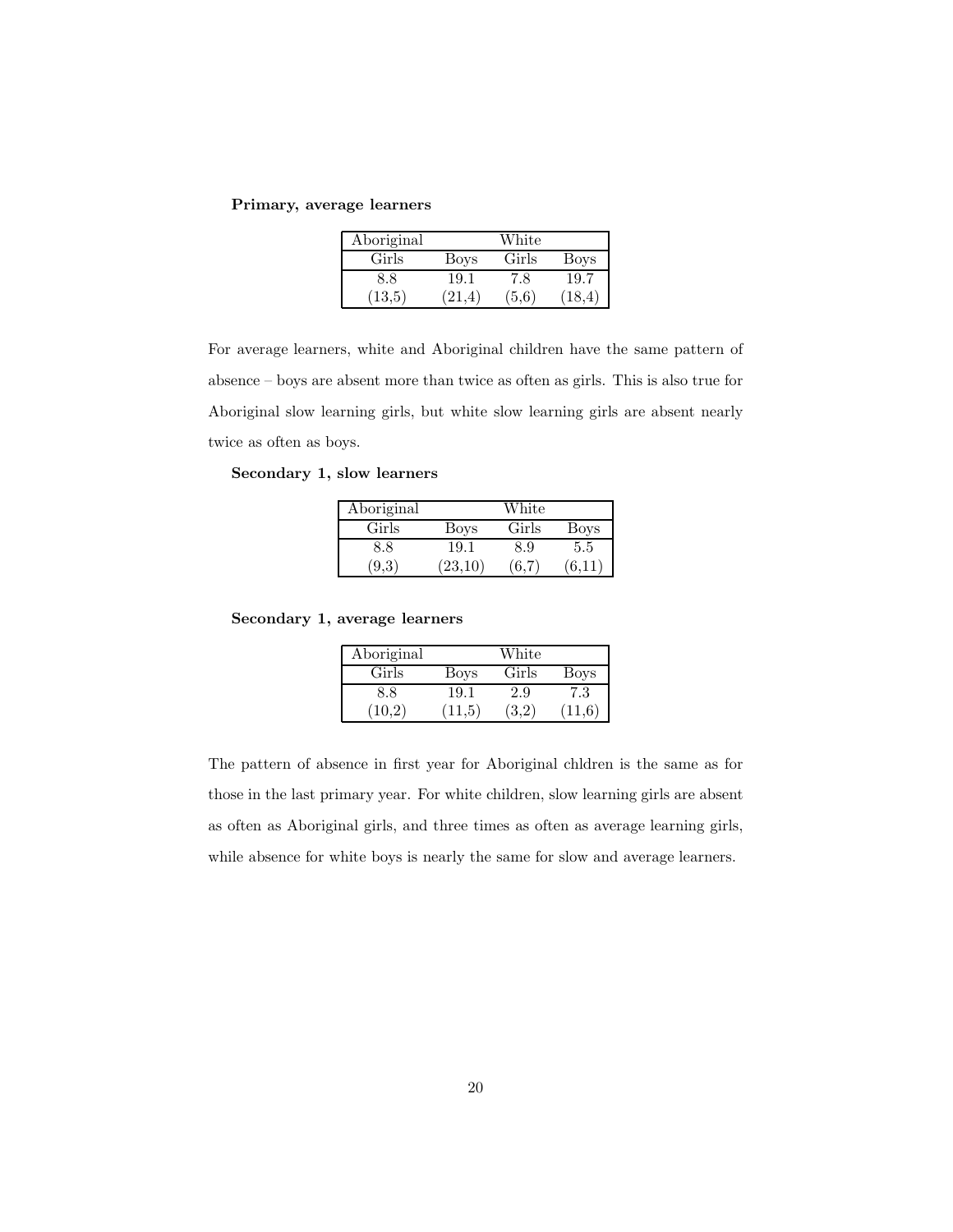Secondary 2, slow learners

| Aboriginal |        | White  |             |
|------------|--------|--------|-------------|
| Girls      | Boys   | Girls  | <b>Boys</b> |
| 31.8       | 13.6   | 25.0   | 10.7        |
| (37.4)     | (36,8) | (29,3) | (6,9)       |

Secondary 2, average learners

| Aboriginal |      | White |      |
|------------|------|-------|------|
| Girls      | Boys | Girls | Boys |
| 31.8       | 13.6 | 25.0  | 10.7 |
| (27.7)     | 2.1  | 9.7   |      |

Slow and average learners have the same pattern of absence. Girls are absent 2.5 times as often as boys, and Aboriginal children are absent 25% more often than white children.

Secondary 3, average learners

| Aboriginal |        | White |         |
|------------|--------|-------|---------|
| Girls      | Boys   | Girls | Boys    |
| 28.2       | 6.1    | 25.0  | 5.4     |
| (27.7)     | (15.9) | (27.7 | (13,10) |

Absence is nearly the same for Aboriginal and white children, but girls are absent nearly five times as often as boys.

The overall conclusions are similar to those in Aitkin (1978), but there are several differences, due to both the different final models and the extended variable elimination from the much larger variabilities of the parameters.

## 7 Discussion

Bayesian applications of empirical likelihood are few. Most of the applications in Owen (2000) are frequentist, and recent work by Huang (2017) and Zhang and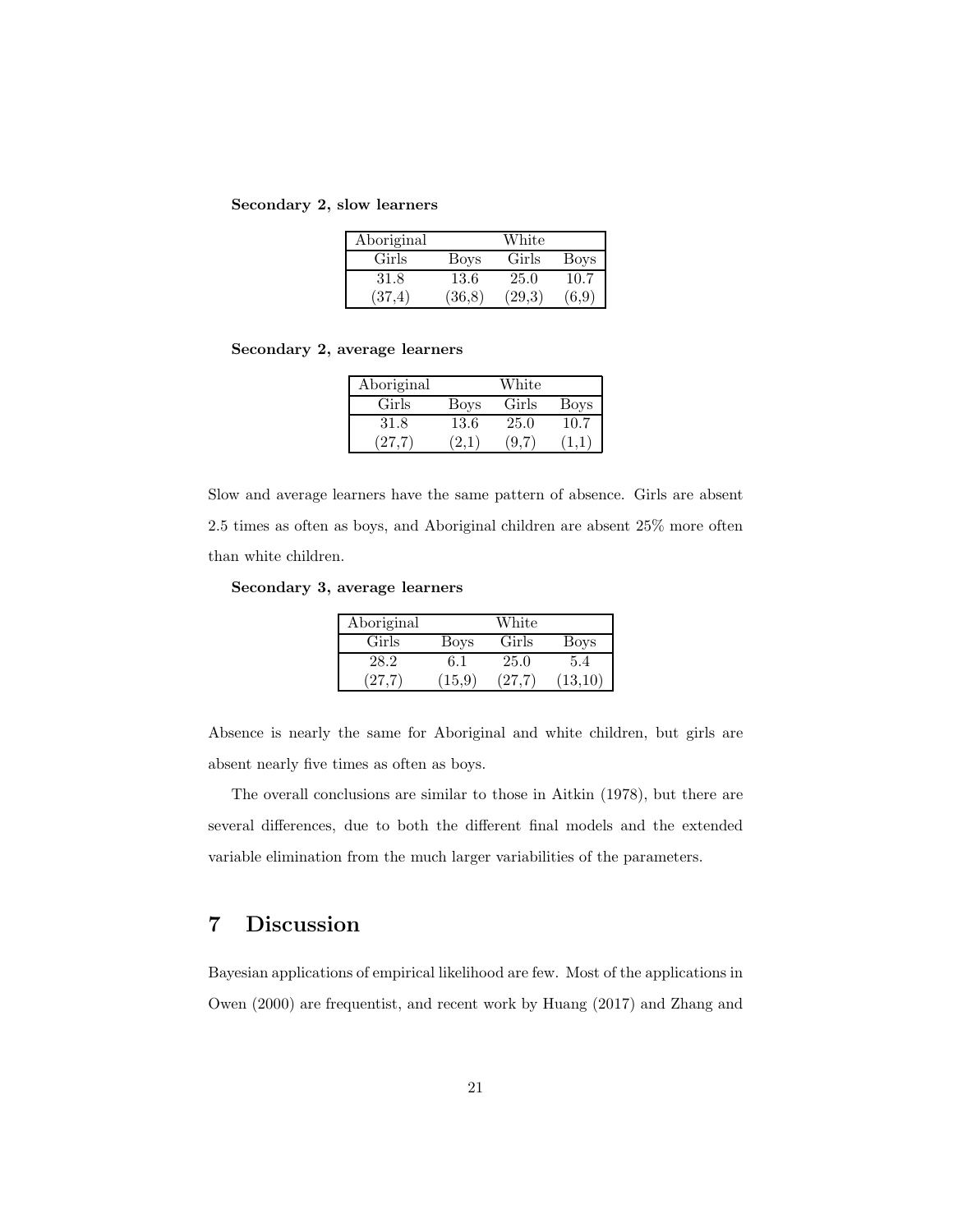Huang (2018) follows the same path. Applications to GLMs are complicated by the optimisation problem, and few general-purpose algorithms are available.

A few Bayesians, notably Gutiérrez-Pena and Walker, have argued for the multinomial/Dirichlet combination as a general model and prior for data analysis. Rao and his survey colleagues (Rao and Wu 2010a and 2010b, Wu and Rao 2010, and Datta, Rao and Torabi 2010) have combined the empirical profile likelihood with a flat prior on the mean to develop a composite "Bayesian pseudo-empirical likelihood" approach.

The Bayesian bootstrap posterior weighting approach makes a valuable contribution to all three schools of statistical inference. Each school is effective within its box, but we are now able to look outside the boxes.

- The Bayesian bootstrap posterior weighting approach resolves the very long-term argument over the role of models in the design-based approach. The old argument that official statistics reporting is too important to rely on possibly (or inevitably) incorrect probability models can now be inverted. The multinomial model provides an always true model with efficient inference through the likelihood and posterior distribution of the user's specified model parameters. The ancillary sample selection indicators are no longer needed for inference with non-informative survey designs. The new argument is that official statistics reporting is too important to rely on possibly (or inevitably) incorrect precision statements from standard errors, robust or not.
- The skewness of likelihoods outside the Gaussian, ignored in the classical asymptotic ML theory, is fully recognised and allowed for: the understatement of variability and location in symmetric confidence intervals is corrected. At the same time the computational value of maximum likelihood in inference is increased: ML estimates, for example from the EM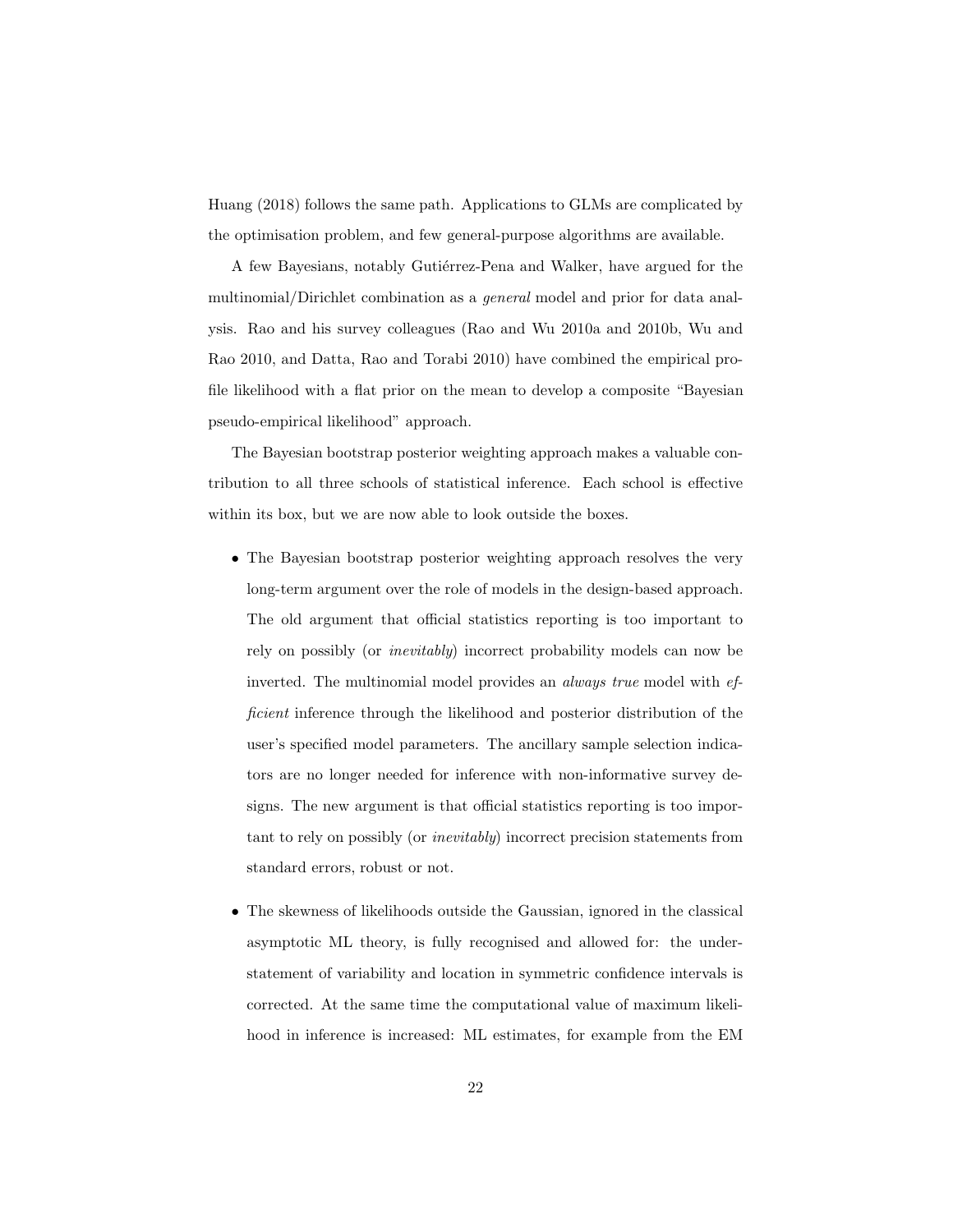algorithm, are sufficient. We do not need their standard errors.

• The "nonparametric" Bayesian bootstrap is fully generalised to handle any non-informative survey design and any specific structural model. Modeldependent MCMC methods are not needed, and would not in any case account for departures from the probability model assumption.

Several Bayesian commentators have argued –

The discrete nature of the multinomial/Dirichlet is limiting, outdated and unnatural. Why not use the Dirichlet process? It can represent any distribution by an infinite mixture of whatever kernel mass or density functions you specify. It is now straightforward to fit by MCMC.

What is natural or unnatural is in the eye of the beholder. I follow Pitman's 1979 eye. The user of the Dirichlet process has to specify a prior "concentration" parameter – essentially the density of the number of mixture components – as well as the prior kernel density, and the resulting distribution is sensitive to the choice of the concentration parameter. (A good example of this sensitivity is given in Lunn, Jackson, Best, Thomas and Spiegelhalter 2013 pp. 293-296, of the number of mixture components in the well-known galaxy data. Two different settings of the concentration parameter lead to posterior distributions with monotonically decreasing probabilities of up to 6 or up to 11 components.)

The Bayesian bootstrap approach depends only on the non-informative Dirichlet prior, which avoids having to specify anything about the population proportions of unobserved values. The kernel density of the Dirichlet process implies such a specification.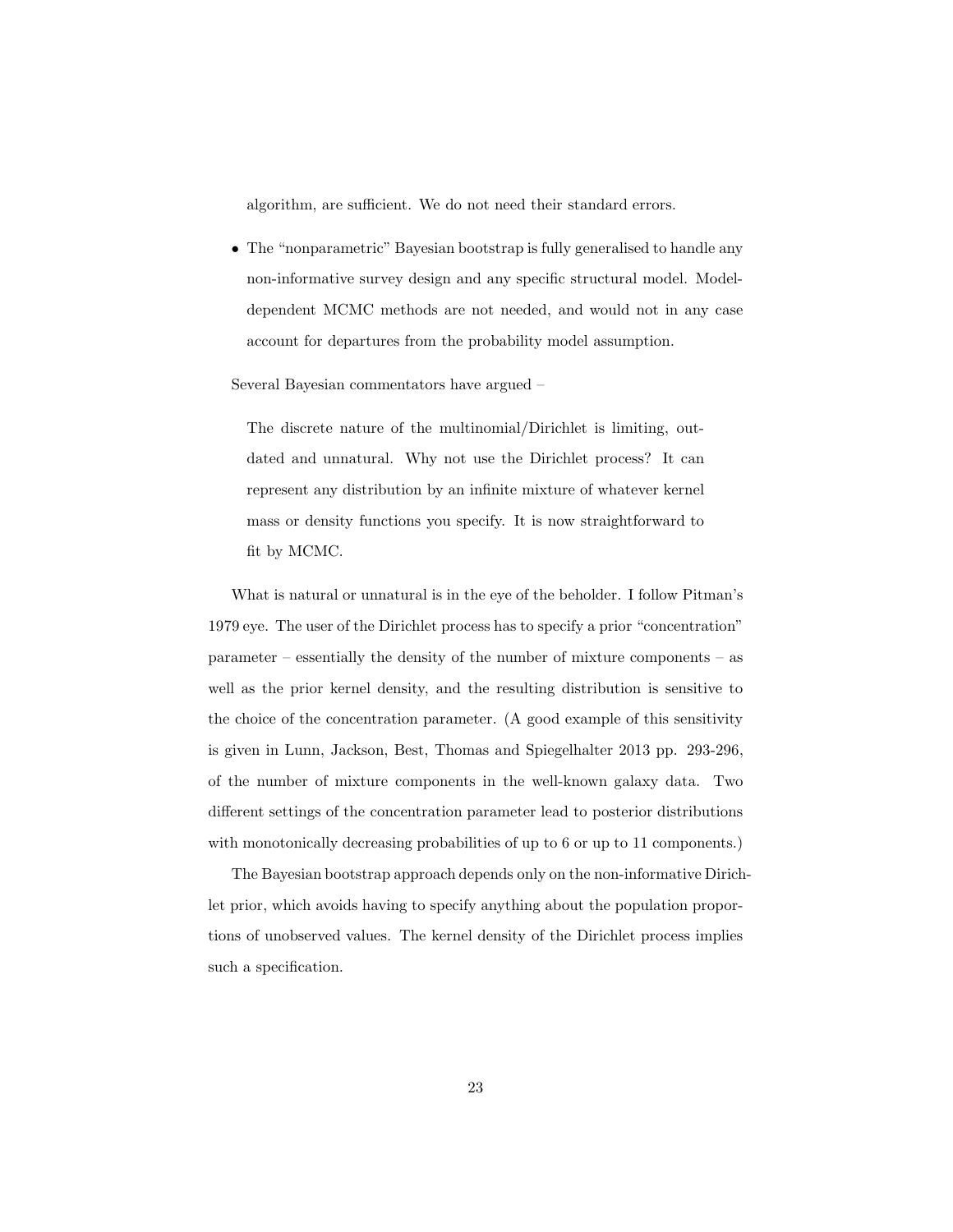#### 8 Extensions

The posterior weighting can be extended straightforwardly to more complex models. Aitkin (2008 and 2010 §4.8) described a two-level model with posterior weighting independently within each upper-level unit. Extensions to more than two levels will require weighting at each level above the lowest, but no new features occur. Multilevel models for large-scale national and international surveys of educational attainment, for example the US National Assesment of Educational Progress – the NAEP – discussed in Aitkin and Aitkin (2011), can be generalised in this way. These and other applications will be described elsewhere.

#### 9 Acknowledgements

In developing this work I am very much indebted to the senior statisticians who visited Lancaster during my period there, in particular George Barnard, Jim Berger, Darrell Bock, Steve Fienberg, Nan Laird, Richard Royall, Don Rubin and David Sprott.

On foundational issues I have benefitted at various times from discussions with George Barnard, Peter Green, Bruce Lindsay, Jim Lindsey, Charles Liu, Sylvia Richardson, Adrian Smith, David Sprott, Peter Walley and Alan Welsh.

I am indebted to Jon Cohen, Gary Phillips, Andy Kolstad and many others at the American Institutes for Research and the US National Center for Education Statistics, and to Jon Rao, Rod Little and Phil Kott, for detailed discussions of the survey sampling approach and the design-based/model-based controversy. I am particularly grateful to Brian Francis for comments on an earlier version, which have greatly improved the paper.

This work and its predecessors has been funded over many years by the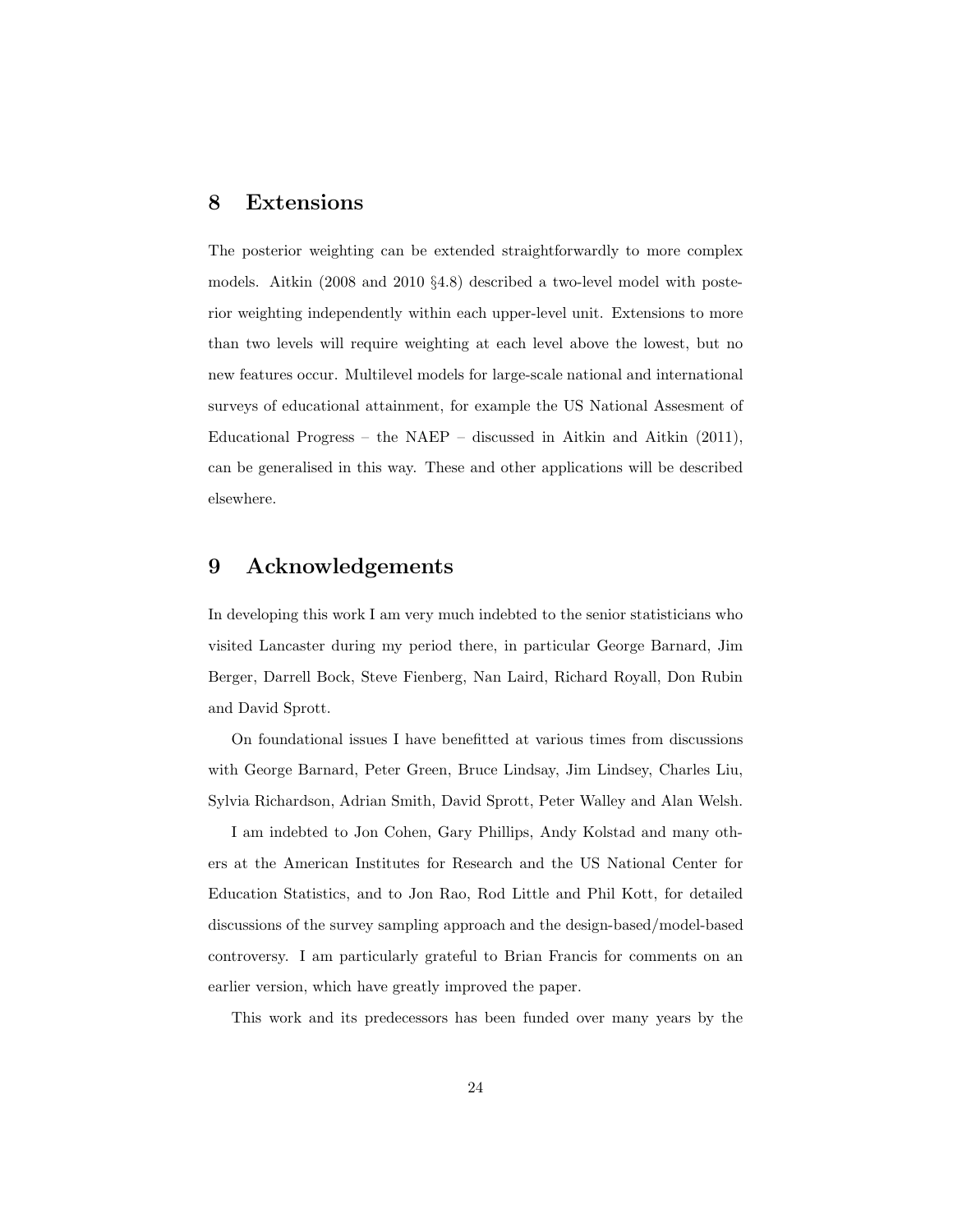UK Social Science Research Council, the Australian Research Council, and the Institute of Education Sciences and the National Center for Education Statistics of the US Department of Education.

### 10 References

- Aitkin, M. (1978) The analysis of unbalanced cross-classifications (with Discussion). Journal of the Royal Statistical Society A, 141, 195-223.
- Aitkin, M. (2008) Applications of the Bayesian bootstrap in finite population inference. Journal of Official Statistics 24, 21-51.
- Aitkin, M., Francis, B., Hinde, J. and Darnell, R. (2009) Statistical Modelling in R. Clarendon Press, Oxford.
- Aitkin, M. (2010) Statistical Inference: an Integrated Bayesian/Likelihood Approach. Boca Raton, CRC Press.
- Aitkin, M. and Aitkin I. (2011) Statistical Modeling of the National Assessment of Educational Progress. Springer, New York.
- Aitkin, M. and Liu, C.C. (2018) Confidence, credibility and prediction (with discussion by Little and Welsh and response). Metron 76, 305-320.
- Datta, G., Rao, J. and Torabi, M. (2010) Pseudo-empirical Bayes estimation of small area means under a nested error linear regression model with functional measurement errors. Journal of Statistical Planning and Inference 140, 2952-2962.
- Ericson, W.A. (1969) Subjective Bayesian models in sampling finite populations (with Discussion). Journal of the Royal Statistical Society B 31, 195–233.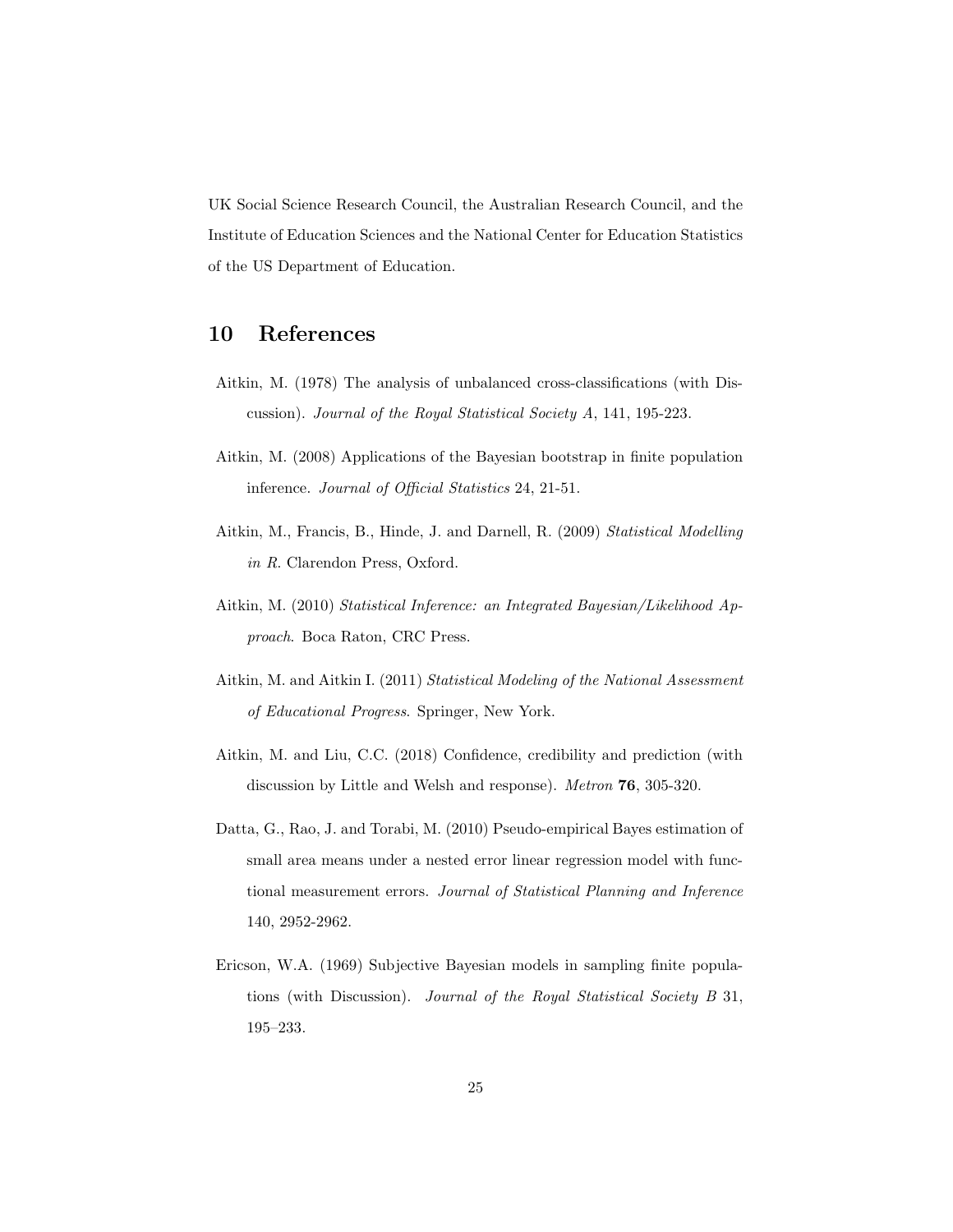- Finney, D. (1947) The estimation from individual records of the relationship between dose and quantal response. Biometrika 34, 320-334.
- Gutiérrez-Pena, E. and Walker, S. (2005) Statistical decision problems and Bayesian nonparametric methods. International Statistical Review 73, 309-330.
- Haldane, J. (1948) The precision of observed values of small frequencies. Biometrika 35, 297-300.
- Hartley, H.O. and Rao, J.N.S. (1968) A new estimation theory for sample surveys. Biometrika 55, 547–557.
- Hoadley, B. (1969) The compound multinomial distribution and Bayesian analysis of categorical data from finite populations. Journal of the American Statistical Association 64, 216–229.
- Huang, A. (2014) Joint estimation of the mean and error distribution in generalized linear models. Journal of the American Statistical Association 109, 186-196.
- Huang, A. (2017) Mean-parametrized Conway-Maxwell-Poisson regression models for dispersed counts. Statistical Modelling: an International Journal, 17, 359-380.
- Lindsey, J.K. (1971) Analysis and Comparison of Some Statistical Models. University of London, PhD thesis.
- Lindsey, J.K. (1974a) Comparison of probability distributions. Journal of the Royal Statistical Society B 36, 38-47.
- Lindsey, J.K. (1974b) Construction and comparison of statistical models. Journal of the Royal Statistical Society B 36, 418-425.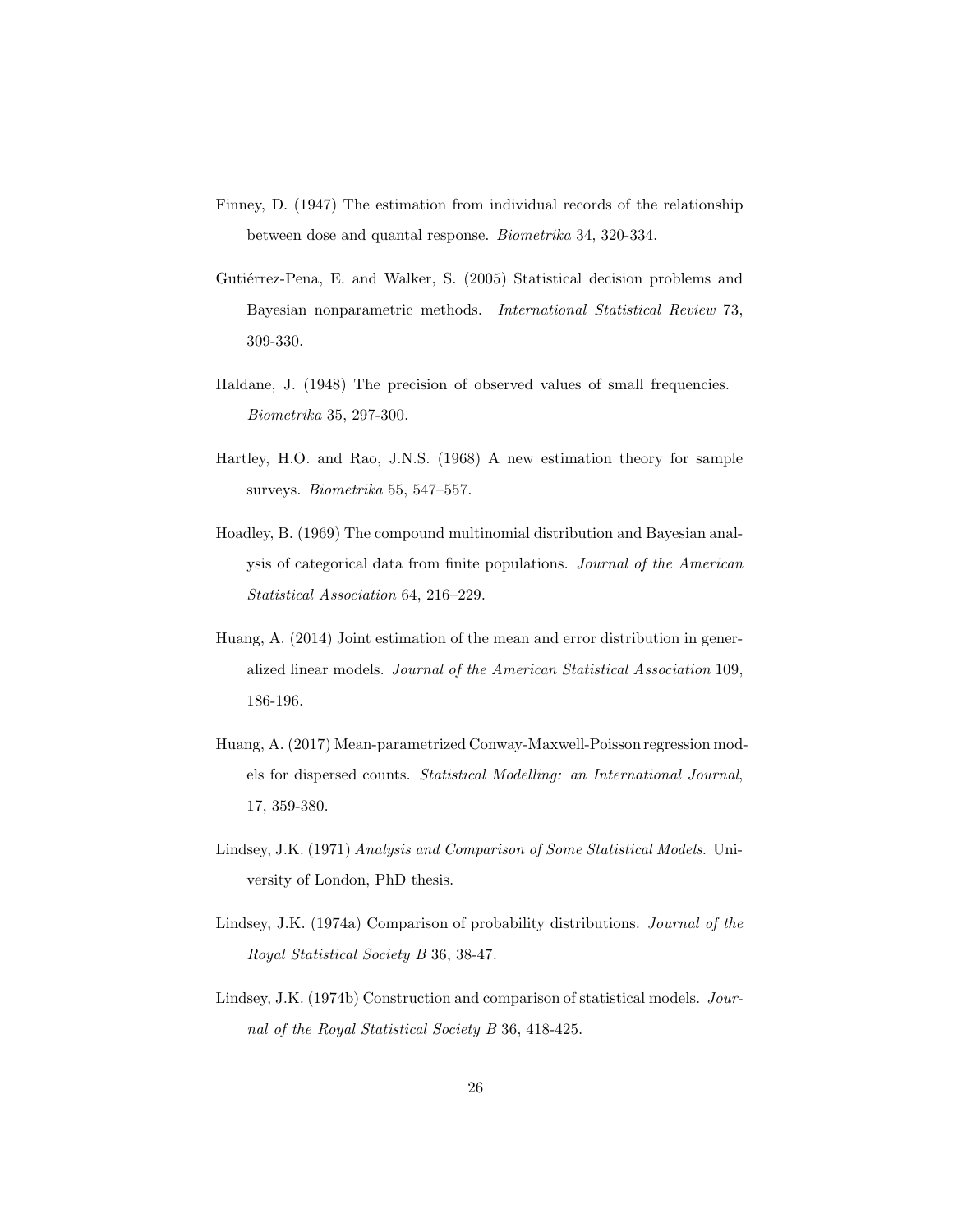Lindsey, J.K. (1997) Applying Generalized Linear Models. New York, Springer.

- Lindsey, J.K and Mersch, G. (1992) Fitting and comparing probability distributions with log linear models. Computational Statistics and Data Analysis 13, 373-384.
- Lunn, D., Jackson, C., Best, N., Thomas, A. and Spiegelhalter, D. (2013) The BUGS Book: a Practical Introduction to Bayesian Analysis. CRC Press, Boca Raton.
- Nelder, J. and Wedderburn, R. (1972) Generalized linear models. Journal of the Royal Statistical Society A, 135, 370-384.
- Owen, A. (1988) Empirical likelihood ratio confidence intervals for a single functional. Biometrika 75, 237-249.
- Owen, A. (2001) Empirical Likelihood. Boca Raton: Chapman and Hall/CRC.
- Pitman, E.J.G. (1979) Some Basic Theory for Statistical Inference. London: Chapman and Hall.
- Rao, J. and Wu, C. (2010a) Pseudo-empirical likelihood inference for multiple frame surveys. Journal of the American Statistical Association 105, 1494- 1503.
- Rao, J. and Wu, C. (2010b) Bayesian pseudo-empirical likelihood intervals for complex surveys. Journal of the Royal Statistical Society B 72, 533-544.
- Rubin, D. (1981) The Bayesian bootstrap. Annals of Statistics 9, 130-134.
- Särndal, C.-E., Swensson, B. and Wretman, J. (1992) Model-assisted Survey Sampling. New York: Springer.
- Smith, T. (1976) The foundations of survey sampling: a review (with Discussion). Journal of the Royal Statistical Society A, 139, 183-204.